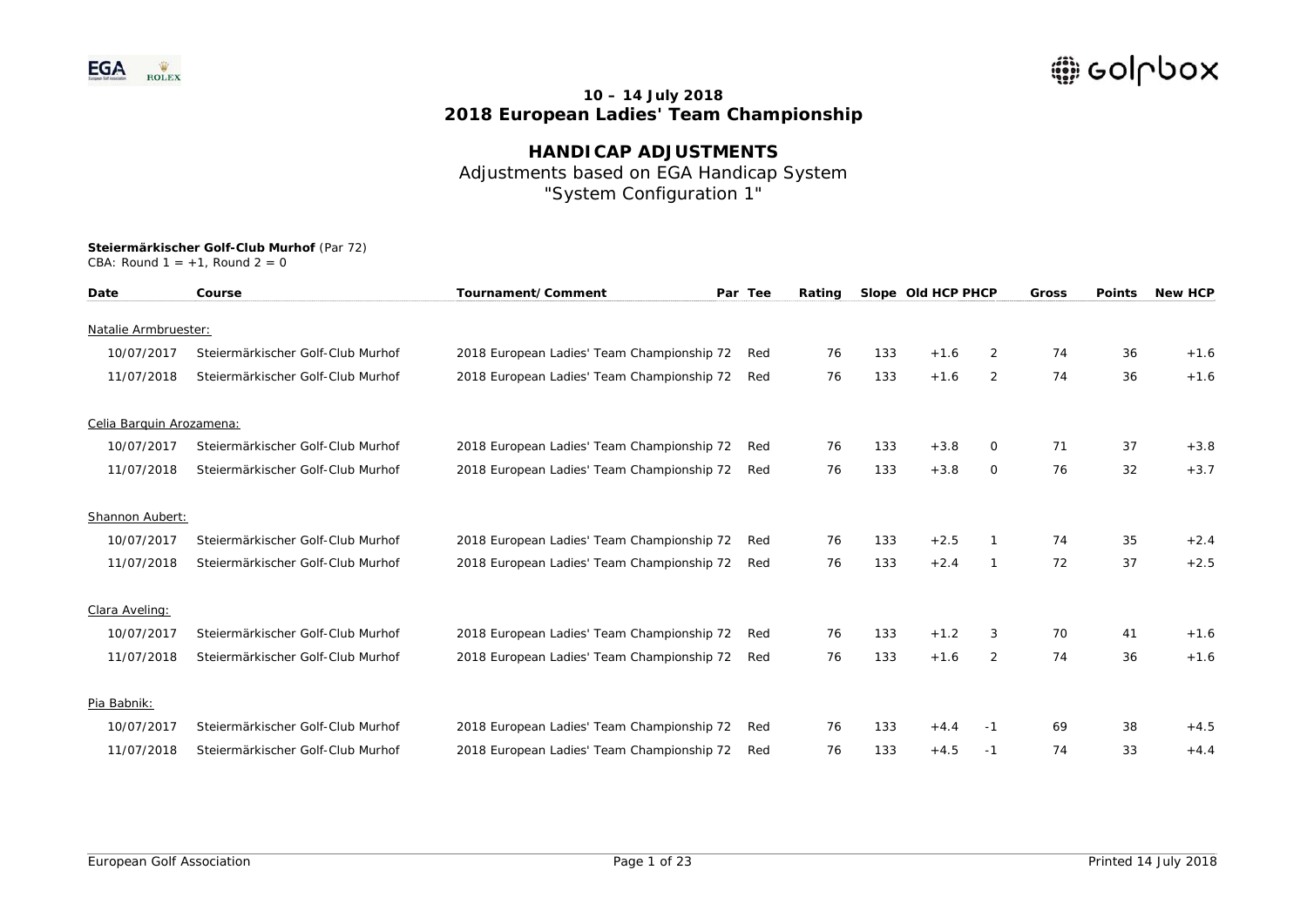

**HANDICAP ADJUSTMENTS**  Adjustments based on EGA Handicap System "System Configuration 1"

| Date              | Course                            | Tournament/Comment                         | Par Tee | Rating |     | Slope Old HCP PHCP |                | <b>Gross</b> | <b>Points</b> | <b>New HCP</b> |
|-------------------|-----------------------------------|--------------------------------------------|---------|--------|-----|--------------------|----------------|--------------|---------------|----------------|
| Anna Backman:     |                                   |                                            |         |        |     |                    |                |              |               |                |
|                   |                                   |                                            |         |        |     |                    |                |              |               |                |
| 10/07/2017        | Steiermärkischer Golf-Club Murhof | 2018 European Ladies' Team Championship 72 | Red     | 76     | 133 | $+2.0$             | $\overline{2}$ | 72           | 38            | $+2.1$         |
| 11/07/2018        | Steiermärkischer Golf-Club Murhof | 2018 European Ladies' Team Championship 72 | Red     | 76     | 133 | $+2.1$             | 2              | 73           | 37            | $+2.2$         |
| Letizia Bagnoli:  |                                   |                                            |         |        |     |                    |                |              |               |                |
| 10/07/2017        | Steiermärkischer Golf-Club Murhof | 2018 European Ladies' Team Championship 72 | Red     | 76     | 133 | $+2.9$             |                | 69           | 41            | $+3.3$         |
| 11/07/2018        | Steiermärkischer Golf-Club Murhof | 2018 European Ladies' Team Championship 72 | Red     | 76     | 133 | $+3.3$             | $\circ$        | 75           | 33            | $+3.2$         |
| Lianna Bailey:    |                                   |                                            |         |        |     |                    |                |              |               |                |
| 10/07/2017        | Steiermärkischer Golf-Club Murhof | 2018 European Ladies' Team Championship 72 | Red     | 76     | 133 | $+3.7$             | $\mathbf{O}$   | 72           | 37            | $+3.7$         |
| 11/07/2018        | Steiermärkischer Golf-Club Murhof | 2018 European Ladies' Team Championship 72 | Red     | 76     | 133 | $+3.7$             | $\circ$        | 78           | 30            | $+3.6$         |
| Diane Baillieux:  |                                   |                                            |         |        |     |                    |                |              |               |                |
|                   |                                   |                                            |         |        |     |                    |                |              |               |                |
| 10/07/2017        | Steiermärkischer Golf-Club Murhof | 2018 European Ladies' Team Championship 72 | Red     | 76     | 133 | $+3.6$             | $\Omega$       | 71           | 37            | $+3.6$         |
| 11/07/2018        | Steiermärkischer Golf-Club Murhof | 2018 European Ladies' Team Championship 72 | Red     | 76     | 133 | $+3.6$             | $\circ$        | 75           | 33            | $+3.5$         |
| Daniella Barrett: |                                   |                                            |         |        |     |                    |                |              |               |                |
| 10/07/2017        | Steiermärkischer Golf-Club Murhof | 2018 European Ladies' Team Championship 72 | Red     | 76     | 133 | $+1.2$             | 3              | 79           | 32            | $+1.1$         |
| 11/07/2018        | Steiermärkischer Golf-Club Murhof | 2018 European Ladies' Team Championship 72 | Red     | 76     | 133 | $+1.1$             | 3              | 69           | 42            | $+1.7$         |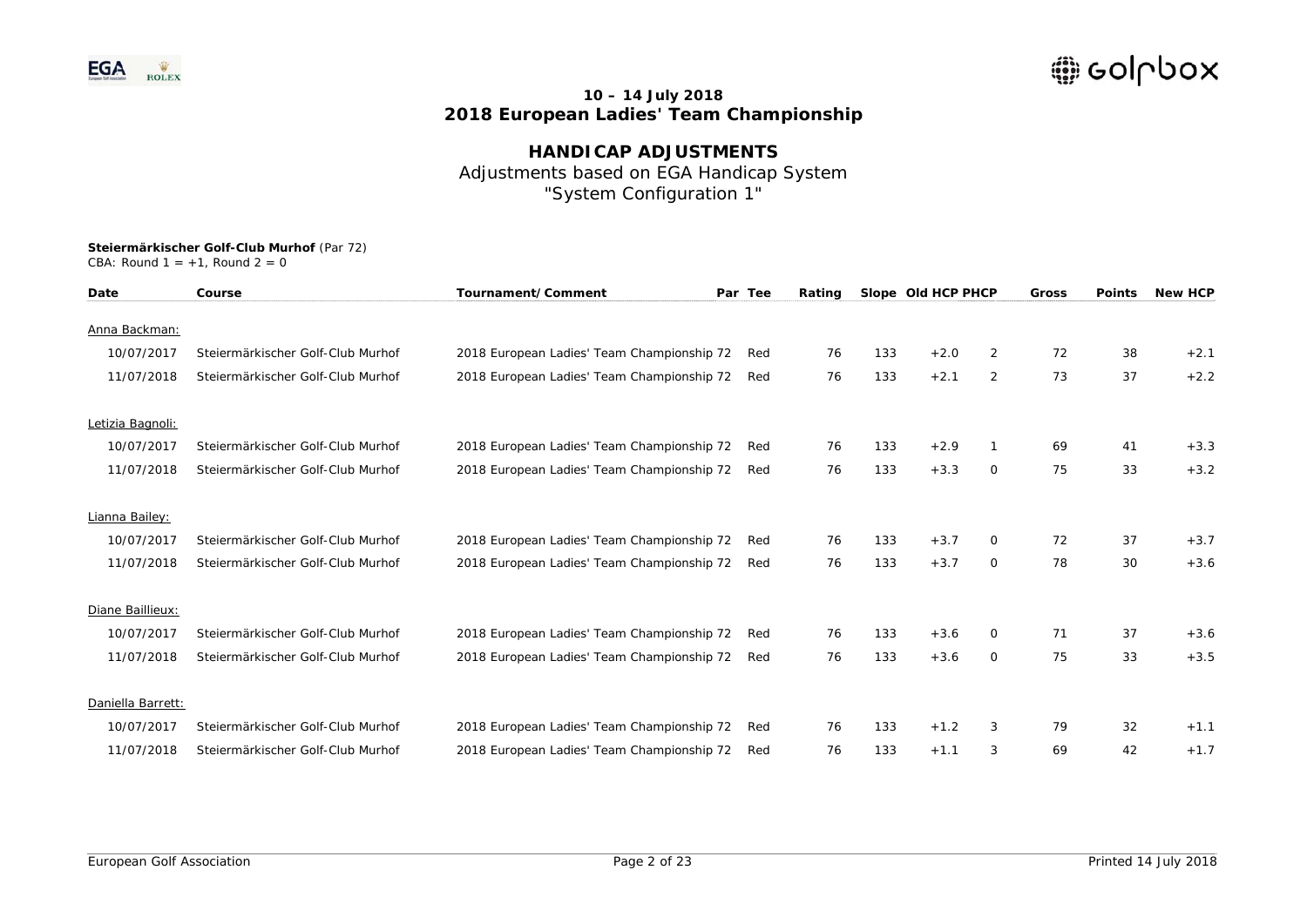

**HANDICAP ADJUSTMENTS**  Adjustments based on EGA Handicap System "System Configuration 1"

| Date                   | Course                            | Tournament/Comment                         | Par Tee | Rating |     | Slope Old HCP PHCP |      | Gross | <b>Points</b> | <b>New HCP</b> |
|------------------------|-----------------------------------|--------------------------------------------|---------|--------|-----|--------------------|------|-------|---------------|----------------|
| Gemma Batty:           |                                   |                                            |         |        |     |                    |      |       |               |                |
| 10/07/2017             | Steiermärkischer Golf-Club Murhof | 2018 European Ladies' Team Championship 72 | Red     | 76     | 133 | $+2.9$             |      | 77    | 32            | $+2.8$         |
| 11/07/2018             | Steiermärkischer Golf-Club Murhof | 2018 European Ladies' Team Championship 72 | Red     | 76     | 133 | $+2.8$             | 1    | 71    | 38            | $+3.0$         |
| Andrea Bergsdottir:    |                                   |                                            |         |        |     |                    |      |       |               |                |
| 10/07/2017             | Steiermärkischer Golf-Club Murhof | 2018 European Ladies' Team Championship 72 | Red     | 76     | 133 | 1.7                | 6    | 74    | 40            | 1.4            |
| 11/07/2018             | Steiermärkischer Golf-Club Murhof | 2018 European Ladies' Team Championship 72 | Red     | 76     | 133 | 1.4                | 6    | 71    | 43            | 0.7            |
| Leonie Bettel:         |                                   |                                            |         |        |     |                    |      |       |               |                |
| 10/07/2017             | Steiermärkischer Golf-Club Murhof | 2018 European Ladies' Team Championship 72 | Red     | 76     | 133 | $+4.0$             | -1   | 69    | 38            | $+4.1$         |
| 11/07/2018             | Steiermärkischer Golf-Club Murhof | 2018 European Ladies' Team Championship 72 | Red     | 76     | 133 | $+4.1$             | $-1$ | 74    | 33            | $+4.0$         |
| Damla Bilgic:          |                                   |                                            |         |        |     |                    |      |       |               |                |
| 10/07/2017             | Steiermärkischer Golf-Club Murhof | 2018 European Ladies' Team Championship 72 | Red     | 76     | 133 | $+0.5$             | 3    | 80    | 31            | $+0.4$         |
| 11/07/2018             | Steiermärkischer Golf-Club Murhof | 2018 European Ladies' Team Championship 72 | Red     | 76     | 133 | $+0.4$             | 4    | 79    | 33            | $+0.3$         |
| Berglind Bjornsdottir: |                                   |                                            |         |        |     |                    |      |       |               |                |
| 10/07/2017             | Steiermärkischer Golf-Club Murhof | 2018 European Ladies' Team Championship 72 | Red     | 76     | 133 | 0.8                | 5    | 80    | 33            | 0.9            |
| 11/07/2018             | Steiermärkischer Golf-Club Murhof | 2018 European Ladies' Team Championship 72 | Red     | 76     | 133 | 0.9                | 5    | 76    | 37            | 0.8            |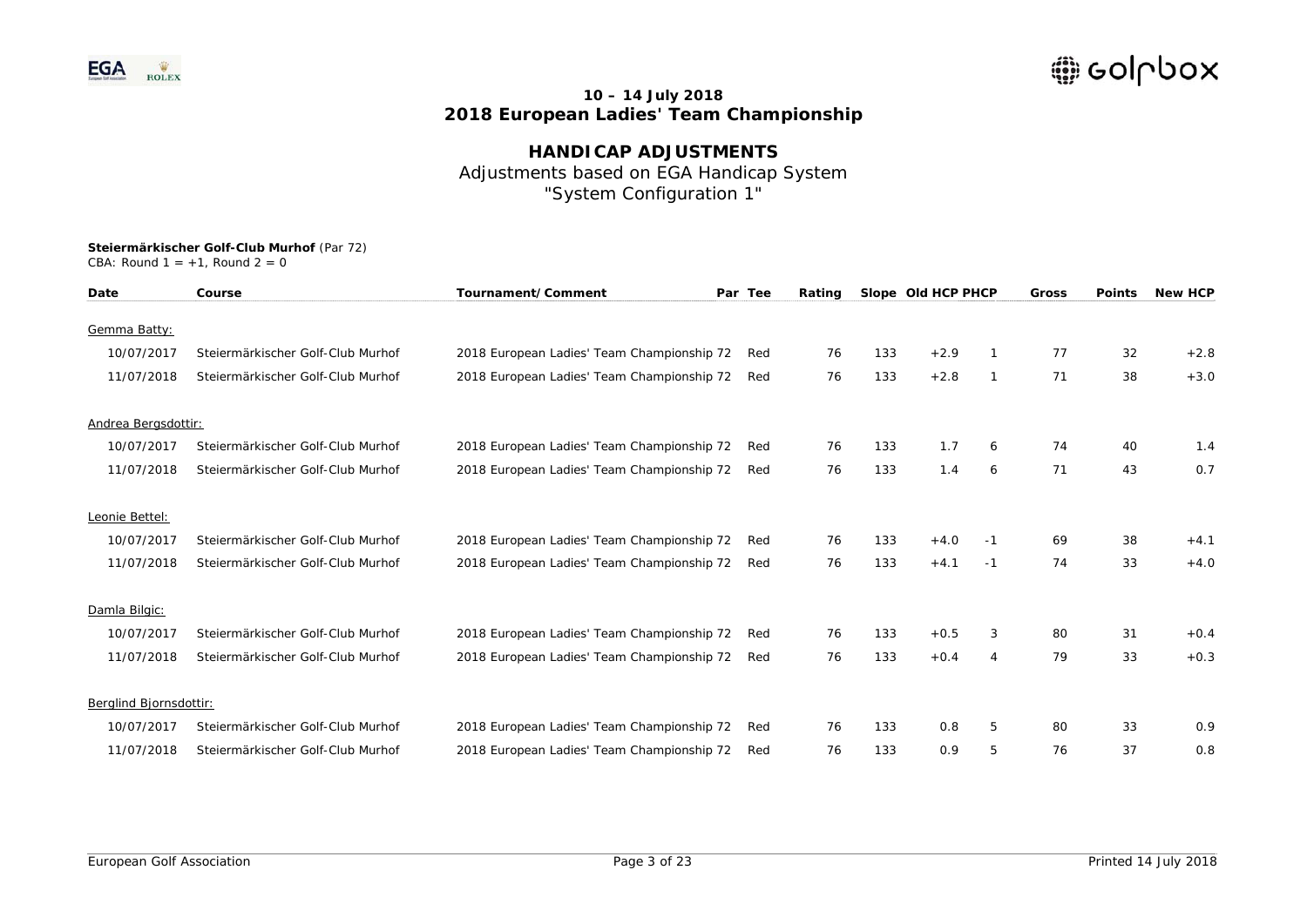

**HANDICAP ADJUSTMENTS**  Adjustments based on EGA Handicap System "System Configuration 1"

| Date              | Course                            | Tournament/Comment                         | Par Tee | Rating |     | Slope Old HCP PHCP |          | <b>Gross</b> | <b>Points</b> | <b>New HCP</b> |
|-------------------|-----------------------------------|--------------------------------------------|---------|--------|-----|--------------------|----------|--------------|---------------|----------------|
| Anika Bolcikova:  |                                   |                                            |         |        |     |                    |          |              |               |                |
| 10/07/2017        | Steiermärkischer Golf-Club Murhof | 2018 European Ladies' Team Championship 72 | Red     | 76     | 133 | $+2.8$             |          | 70           | 39            | $+3.0$         |
| 11/07/2018        | Steiermärkischer Golf-Club Murhof | 2018 European Ladies' Team Championship 72 | Red     | 76     | 133 | $+3.0$             | 0        | 74           | 34            | $+2.9$         |
| Zhen Bontan:      |                                   |                                            |         |        |     |                    |          |              |               |                |
| 10/07/2017        | Steiermärkischer Golf-Club Murhof | 2018 European Ladies' Team Championship 72 | Red     | 76     | 133 | $+2.8$             |          | 70           | 39            | $+3.0$         |
| 11/07/2018        | Steiermärkischer Golf-Club Murhof | 2018 European Ladies' Team Championship 72 | Red     | 76     | 133 | $+3.0$             | $\circ$  | 77           | 31            | $+2.9$         |
| Eilidh Briggs:    |                                   |                                            |         |        |     |                    |          |              |               |                |
| 10/07/2017        | Steiermärkischer Golf-Club Murhof | 2018 European Ladies' Team Championship 72 | Red     | 76     | 133 | $+3.1$             | 0        | 78           | 30            | $+3.0$         |
| 11/07/2018        | Steiermärkischer Golf-Club Murhof | 2018 European Ladies' Team Championship 72 | Red     | 76     | 133 | $+3.0$             | $\circ$  | 71           | 37            | $+3.1$         |
| Emma Broze:       |                                   |                                            |         |        |     |                    |          |              |               |                |
| 10/07/2017        | Steiermärkischer Golf-Club Murhof | 2018 European Ladies' Team Championship 72 | Red     | 76     | 133 | $+3.4$             | $\Omega$ | 71           | 37            | $+3.4$         |
| 11/07/2018        | Steiermärkischer Golf-Club Murhof | 2018 European Ladies' Team Championship 72 | Red     | 76     | 133 | $+3.4$             | $\circ$  | 64           | 44            | $+4.2$         |
| Gioia Carpinelli: |                                   |                                            |         |        |     |                    |          |              |               |                |
| 10/07/2017        | Steiermärkischer Golf-Club Murhof | 2018 European Ladies' Team Championship 72 | Red     | 76     | 133 | $+2.4$             |          | 70           | 39            | $+2.6$         |
| 11/07/2018        | Steiermärkischer Golf-Club Murhof | 2018 European Ladies' Team Championship 72 | Red     | 76     | 133 | $+2.6$             |          | 72           | 37            | $+2.7$         |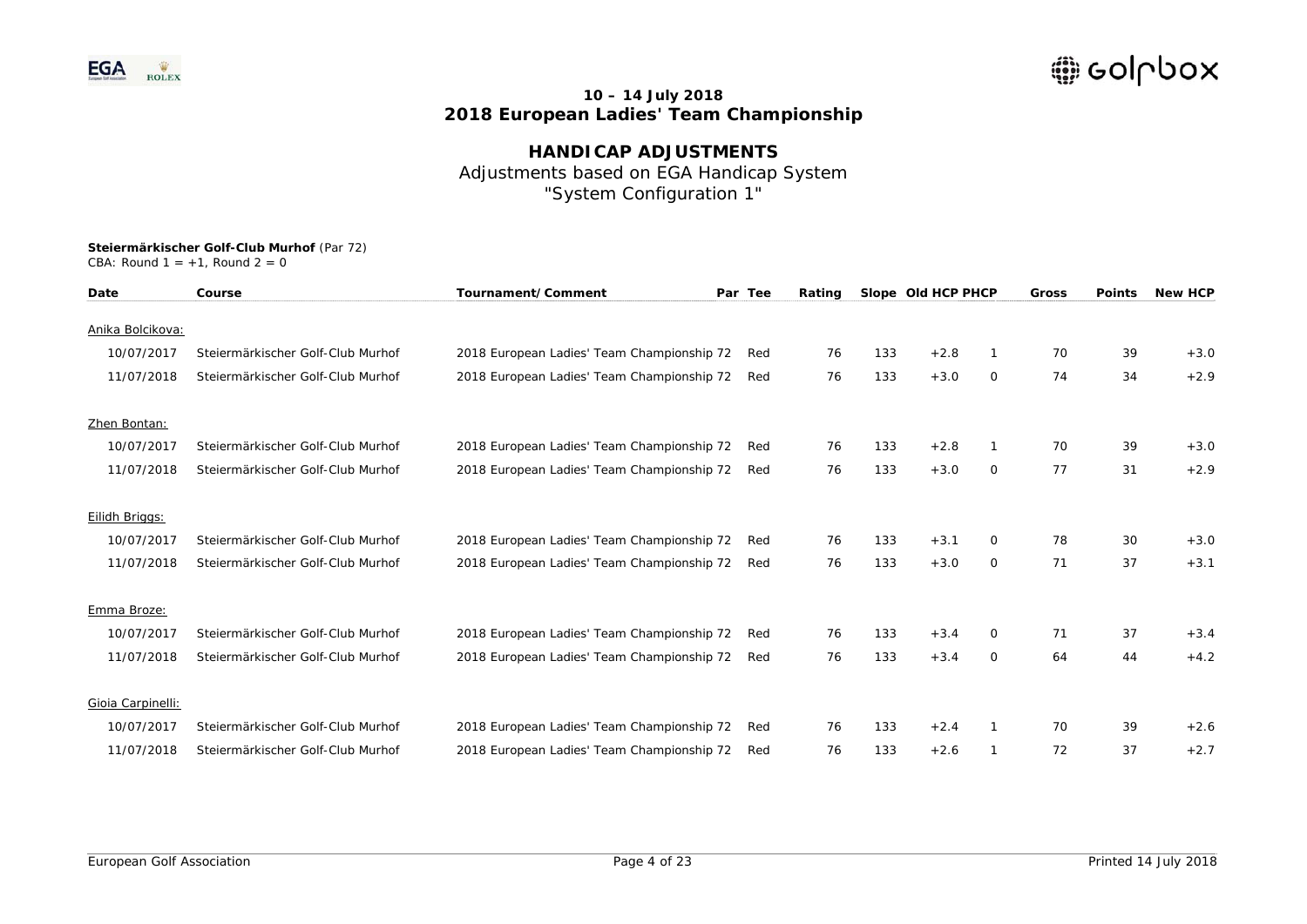

**HANDICAP ADJUSTMENTS**  Adjustments based on EGA Handicap System "System Configuration 1"

| Date                        | Course                            | Tournament/Comment                         | Par Tee | Rating |     | Slope Old HCP PHCP |    | <b>Gross</b> | <b>Points</b> | <b>New HCP</b> |
|-----------------------------|-----------------------------------|--------------------------------------------|---------|--------|-----|--------------------|----|--------------|---------------|----------------|
| Virginia Elena Carta:       |                                   |                                            |         |        |     |                    |    |              |               |                |
| 10/07/2017                  | Steiermärkischer Golf-Club Murhof | 2018 European Ladies' Team Championship 72 | Red     | 76     | 133 | $+3.9$             | -1 | 69           | 38            | $+4.0$         |
| 11/07/2018                  | Steiermärkischer Golf-Club Murhof | 2018 European Ladies' Team Championship 72 | Red     | 76     | 133 | $+4.0$             | -1 | 70           | 37            | $+4.1$         |
|                             |                                   |                                            |         |        |     |                    |    |              |               |                |
| Mathilde Claisse:           |                                   |                                            |         |        |     |                    |    |              |               |                |
| 10/07/2017                  | Steiermärkischer Golf-Club Murhof | 2018 European Ladies' Team Championship 72 | Red     | 76     | 133 | $+3.5$             | 0  | 71           | 37            | $+3.5$         |
| 11/07/2018                  | Steiermärkischer Golf-Club Murhof | 2018 European Ladies' Team Championship 72 | Red     | 76     | 133 | $+3.5$             | 0  | 71           | 37            | $+3.6$         |
| India Clyburn:              |                                   |                                            |         |        |     |                    |    |              |               |                |
| 10/07/2017                  | Steiermärkischer Golf-Club Murhof | 2018 European Ladies' Team Championship 72 | Red     | 76     | 133 | $+3.3$             | 0  | 66           | 42            | $+3.8$         |
| 11/07/2018                  | Steiermärkischer Golf-Club Murhof | 2018 European Ladies' Team Championship 72 | Red     | 76     | 133 | $+3.8$             | 0  | 72           | 36            | $+3.8$         |
| Pasqualle Coffa:            |                                   |                                            |         |        |     |                    |    |              |               |                |
| 10/07/2017                  | Steiermärkischer Golf-Club Murhof | 2018 European Ladies' Team Championship 72 | Red     | 76     | 133 | $+1.2$             | 3  | 75           | 36            | $+1.2$         |
| 11/07/2018                  | Steiermärkischer Golf-Club Murhof | 2018 European Ladies' Team Championship 72 | Red     | 76     | 133 | $+1.2$             | 3  | 75           | 36            | $+1.2$         |
|                             |                                   |                                            |         |        |     |                    |    |              |               |                |
| Helga Kristin Einarsdottir: |                                   |                                            |         |        |     |                    |    |              |               |                |
| 10/07/2017                  | Steiermärkischer Golf-Club Murhof | 2018 European Ladies' Team Championship 72 | Red     | 76     | 133 | 1.6                | 6  | 81           | 33            | 1.7            |
| 11/07/2018                  | Steiermärkischer Golf-Club Murhof | 2018 European Ladies' Team Championship 72 | Red     | 76     | 133 | 1.7                | 6  | 74           | 40            | 1.3            |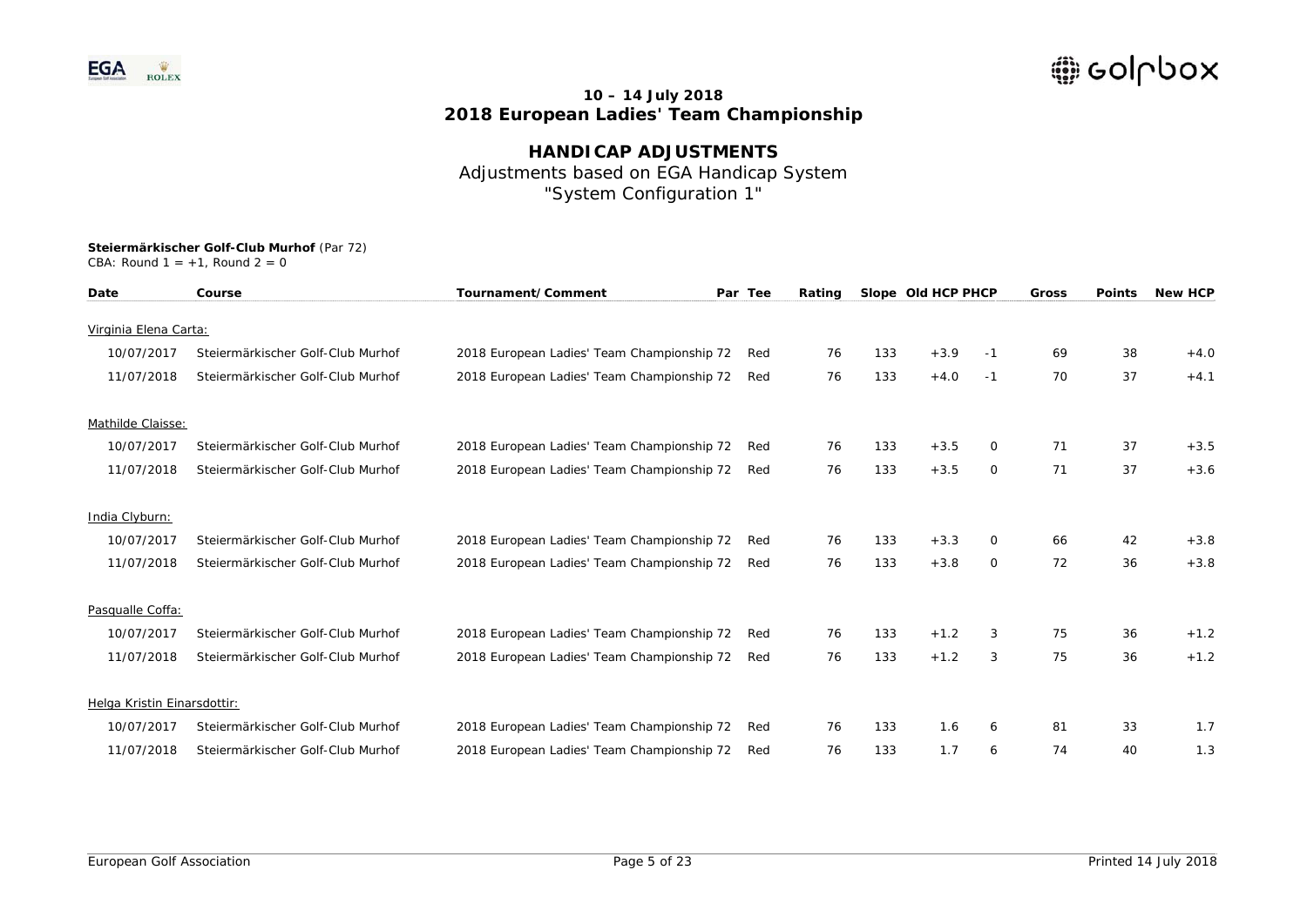

**HANDICAP ADJUSTMENTS**  Adjustments based on EGA Handicap System "System Configuration 1"

| Date               | Course                            | Tournament/Comment                         | Par Tee | Rating |     | Slope Old HCP PHCP |                | Gross | <b>Points</b> | <b>New HCP</b> |
|--------------------|-----------------------------------|--------------------------------------------|---------|--------|-----|--------------------|----------------|-------|---------------|----------------|
| Miriam Emmert:     |                                   |                                            |         |        |     |                    |                |       |               |                |
|                    |                                   |                                            |         |        |     |                    |                |       |               |                |
| 10/07/2017         | Steiermärkischer Golf-Club Murhof | 2018 European Ladies' Team Championship 72 | Red     | 76     | 133 | $+3.2$             | 0              | 75    | 33            | $+3.1$         |
| 11/07/2018         | Steiermärkischer Golf-Club Murhof | 2018 European Ladies' Team Championship 72 | Red     | 76     | 133 | $+3.1$             | $\circ$        | 71    | 38            | $+3.3$         |
| Tugce Erden:       |                                   |                                            |         |        |     |                    |                |       |               |                |
| 10/07/2017         | Steiermärkischer Golf-Club Murhof | 2018 European Ladies' Team Championship 72 | Red     | 76     | 133 | 1.5                | 6              | 75    | 39            | 1.3            |
| 11/07/2018         | Steiermärkischer Golf-Club Murhof | 2018 European Ladies' Team Championship 72 | Red     | 76     | 133 | 1.3                | 6              | 80    | 34            | 1.4            |
| Sena Ersoy:        |                                   |                                            |         |        |     |                    |                |       |               |                |
| 10/07/2017         | Steiermärkischer Golf-Club Murhof | 2018 European Ladies' Team Championship 72 | Red     | 76     | 133 | $+1.9$             | $\overline{2}$ | 75    | 35            | $+1.8$         |
| 11/07/2018         | Steiermärkischer Golf-Club Murhof | 2018 European Ladies' Team Championship 72 | Red     | 76     | 133 | $+1.8$             | 2              | 70    | 40            | $+2.2$         |
| Serra Eurengil:    |                                   |                                            |         |        |     |                    |                |       |               |                |
|                    |                                   |                                            |         |        |     |                    |                |       |               |                |
| 10/07/2017         | Steiermärkischer Golf-Club Murhof | 2018 European Ladies' Team Championship 72 | Red     | 76     | 133 | 1.7                | 6              | 81    | 33            | 1.8            |
| 11/07/2018         | Steiermärkischer Golf-Club Murhof | 2018 European Ladies' Team Championship 72 | Red     | 76     | 133 | 1.8                | 6              | 75    | 39            | 1.5            |
| Alessandra Fanali: |                                   |                                            |         |        |     |                    |                |       |               |                |
| 10/07/2017         | Steiermärkischer Golf-Club Murhof | 2018 European Ladies' Team Championship 72 | Red     | 76     | 133 | $+3.3$             | $\mathbf{O}$   | 73    | 35            | $+3.2$         |
| 11/07/2018         | Steiermärkischer Golf-Club Murhof | 2018 European Ladies' Team Championship 72 | Red     | 76     | 133 | $+3.2$             | $\Omega$       | 74    | 34            | $+3.1$         |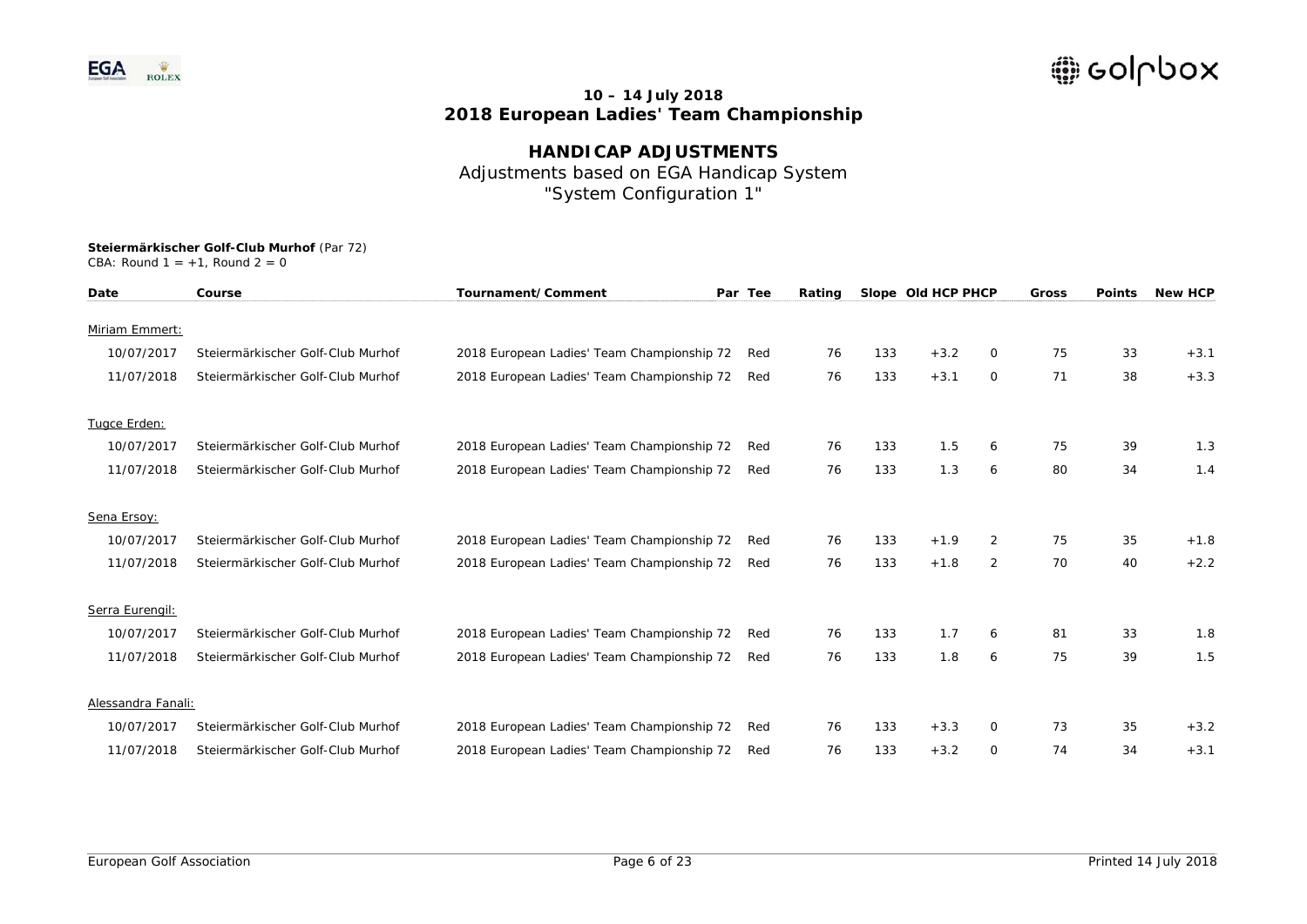

**HANDICAP ADJUSTMENTS**  Adjustments based on EGA Handicap System "System Configuration 1"

| Date                      | Course                            | Tournament/Comment                         | Par Tee | Rating |     | Slope Old HCP PHCP |                | <b>Gross</b> | <b>Points</b> | <b>New HCP</b> |
|---------------------------|-----------------------------------|--------------------------------------------|---------|--------|-----|--------------------|----------------|--------------|---------------|----------------|
| Cecilie Finne-Ipsen:      |                                   |                                            |         |        |     |                    |                |              |               |                |
| 10/07/2017                | Steiermärkischer Golf-Club Murhof | 2018 European Ladies' Team Championship 72 | Red     | 76     | 133 | $+1.8$             | $\overline{2}$ | 78           | 32            | $+1.7$         |
|                           |                                   |                                            |         |        |     |                    |                |              |               |                |
| 11/07/2018                | Steiermärkischer Golf-Club Murhof | 2018 European Ladies' Team Championship 72 | Red     | 76     | 133 | $+1.7$             | 2              | 69           | 41            | $+2.2$         |
| Karen Svanholm Fredgaard: |                                   |                                            |         |        |     |                    |                |              |               |                |
| 10/07/2017                | Steiermärkischer Golf-Club Murhof | 2018 European Ladies' Team Championship 72 | Red     | 76     | 133 | $+3.4$             | 0              | 72           | 36            | $+3.4$         |
| 11/07/2018                | Steiermärkischer Golf-Club Murhof | 2018 European Ladies' Team Championship 72 | Red     | 76     | 133 | $+3.4$             | 0              | 68           | 40            | $+3.8$         |
| Inja Fric:                |                                   |                                            |         |        |     |                    |                |              |               |                |
| 10/07/2017                | Steiermärkischer Golf-Club Murhof | 2018 European Ladies' Team Championship 72 | Red     | 76     | 133 | $+0.6$             | 3              | 76           | 35            | $+0.5$         |
| 11/07/2018                | Steiermärkischer Golf-Club Murhof | 2018 European Ladies' Team Championship 72 | Red     | 76     | 133 | $+0.5$             | 3              | 71           | 40            | $+0.9$         |
| Kristyna Frydlova:        |                                   |                                            |         |        |     |                    |                |              |               |                |
| 10/07/2017                | Steiermärkischer Golf-Club Murhof | 2018 European Ladies' Team Championship 72 | Red     | 76     | 133 | $+2.6$             |                | 70           | 39            | $+2.8$         |
|                           |                                   |                                            |         |        |     |                    |                |              |               |                |
| 11/07/2018                | Steiermärkischer Golf-Club Murhof | 2018 European Ladies' Team Championship 72 | Red     | 76     | 133 | $+2.8$             | 1              | 78           | 31            | $+2.7$         |
| Annabell Fuller:          |                                   |                                            |         |        |     |                    |                |              |               |                |
| 10/07/2017                | Steiermärkischer Golf-Club Murhof | 2018 European Ladies' Team Championship 72 | Red     | 76     | 133 | $+3.0$             | 0              | 70           | 39            | $+3.2$         |
| 11/07/2018                | Steiermärkischer Golf-Club Murhof | 2018 European Ladies' Team Championship 72 | Red     | 76     | 133 | $+3.2$             | 0              | 75           | 33            | $+3.1$         |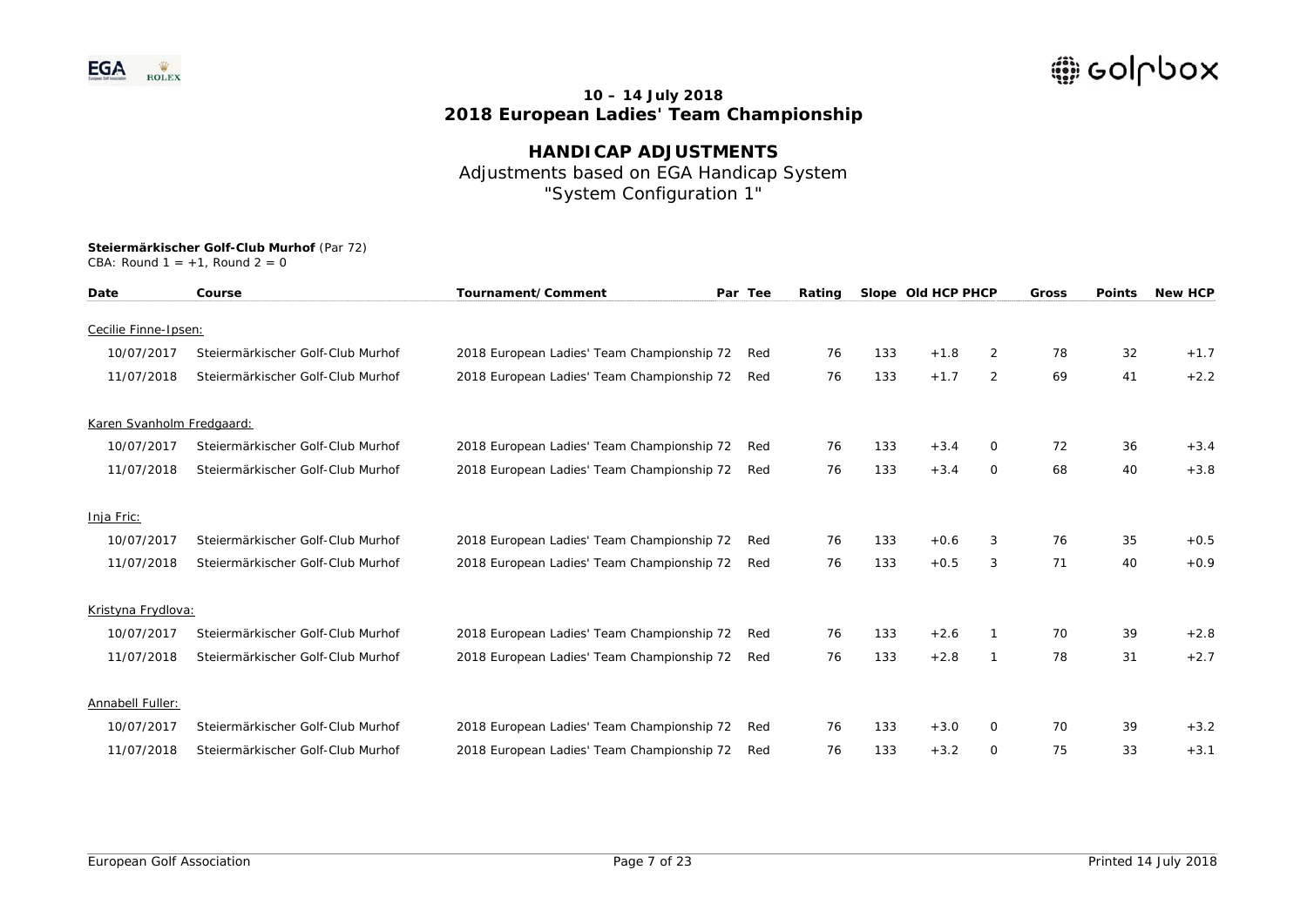

**HANDICAP ADJUSTMENTS**  Adjustments based on EGA Handicap System "System Configuration 1"

| Date                    | Course                            | Tournament/Comment                         | Par Tee | Rating |     | Slope Old HCP PHCP |      | <b>Gross</b> | <b>Points</b> | <b>New HCP</b> |
|-------------------------|-----------------------------------|--------------------------------------------|---------|--------|-----|--------------------|------|--------------|---------------|----------------|
| Chloe Goadby:           |                                   |                                            |         |        |     |                    |      |              |               |                |
| 10/07/2017              | Steiermärkischer Golf-Club Murhof | 2018 European Ladies' Team Championship 72 | Red     | 76     | 133 | $+4.8$             | $-2$ | 75           | 31            | $+4.7$         |
| 11/07/2018              | Steiermärkischer Golf-Club Murhof | 2018 European Ladies' Team Championship 72 | Red     | 76     | 133 | $+4.7$             | $-2$ | 73           | 33            | $+4.6$         |
| Linn Grant:             |                                   |                                            |         |        |     |                    |      |              |               |                |
| 10/07/2017              | Steiermärkischer Golf-Club Murhof | 2018 European Ladies' Team Championship 72 | Red     | 76     | 133 | $+5.4$             | $-2$ | 72           | 34            | $+5.3$         |
| 11/07/2018              | Steiermärkischer Golf-Club Murhof | 2018 European Ladies' Team Championship 72 | Red     | 76     | 133 | $+5.3$             | $-2$ | 70           | 36            | $+5.3$         |
| Paula Grant:            |                                   |                                            |         |        |     |                    |      |              |               |                |
| 10/07/2017              | Steiermärkischer Golf-Club Murhof | 2018 European Ladies' Team Championship 72 | Red     | 76     | 133 | $+3.4$             | 0    | 72           | 36            | $+3.4$         |
| 11/07/2018              | Steiermärkischer Golf-Club Murhof | 2018 European Ladies' Team Championship 72 | Red     | 76     | 133 | $+3.4$             | 0    | 78           | 30            | $+3.3$         |
| Malene Krolboll Hansen: |                                   |                                            |         |        |     |                    |      |              |               |                |
| 10/07/2017              | Steiermärkischer Golf-Club Murhof | 2018 European Ladies' Team Championship 72 | Red     | 76     | 133 | $+4.7$             | $-2$ | 66           | 40            | $+5.0$         |
| 11/07/2018              | Steiermärkischer Golf-Club Murhof | 2018 European Ladies' Team Championship 72 | Red     | 76     | 133 | $+5.0$             | $-2$ | 74           | 32            | $+4.9$         |
| Leonie Harm:            |                                   |                                            |         |        |     |                    |      |              |               |                |
| 10/07/2017              | Steiermärkischer Golf-Club Murhof | 2018 European Ladies' Team Championship 72 | Red     | 76     | 133 | $+5.2$             | $-2$ | 71           | 35            | $+5.1$         |
| 11/07/2018              | Steiermärkischer Golf-Club Murhof | 2018 European Ladies' Team Championship 72 | Red     | 76     | 133 | $+5.1$             | $-2$ | 72           | 34            | $+5.0$         |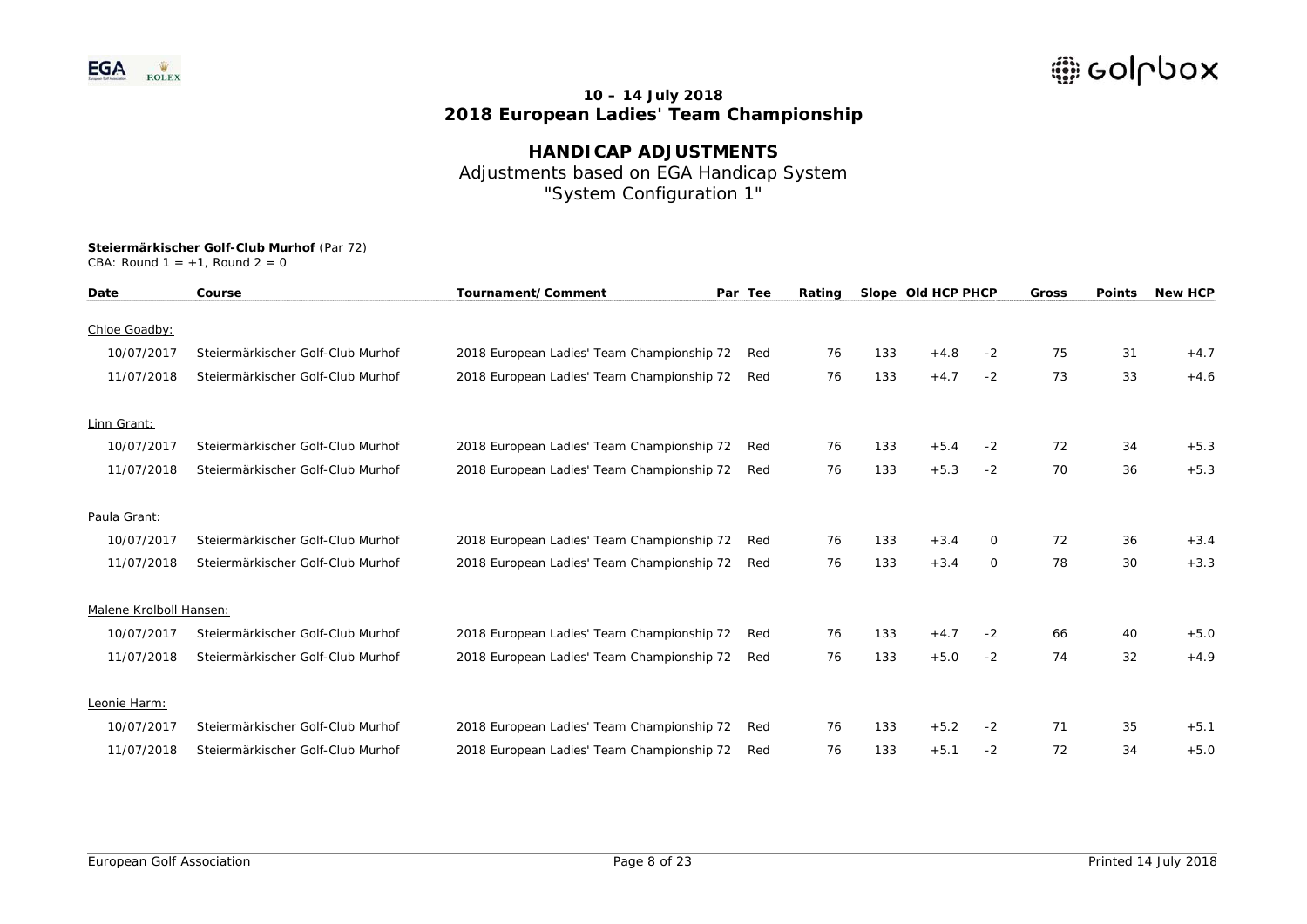

**HANDICAP ADJUSTMENTS**  Adjustments based on EGA Handicap System "System Configuration 1"

| Date                     | Course                            | Tournament/Comment                         | Par Tee | Rating |     | Slope Old HCP PHCP |      | <b>Gross</b> | <b>Points</b> | <b>New HCP</b> |
|--------------------------|-----------------------------------|--------------------------------------------|---------|--------|-----|--------------------|------|--------------|---------------|----------------|
| Natalia Heckova:         |                                   |                                            |         |        |     |                    |      |              |               |                |
| 10/07/2017               | Steiermärkischer Golf-Club Murhof | 2018 European Ladies' Team Championship 72 | Red     | 76     | 133 | $+3.5$             | 0    | 74           | 34            | $+3.4$         |
| 11/07/2018               | Steiermärkischer Golf-Club Murhof | 2018 European Ladies' Team Championship 72 | Red     | 76     | 133 | $+3.4$             | 0    | 74           | 34            | $+3.3$         |
| <b>Esther Henseleit:</b> |                                   |                                            |         |        |     |                    |      |              |               |                |
| 10/07/2017               | Steiermärkischer Golf-Club Murhof | 2018 European Ladies' Team Championship 72 | Red     | 76     | 133 | $+4.0$             | -1   | 70           | 37            | $+4.0$         |
| 11/07/2018               | Steiermärkischer Golf-Club Murhof | 2018 European Ladies' Team Championship 72 | Red     | 76     | 133 | $+4.0$             | $-1$ | 70           | 37            | $+4.1$         |
| Alice Hewson:            |                                   |                                            |         |        |     |                    |      |              |               |                |
| 10/07/2017               | Steiermärkischer Golf-Club Murhof | 2018 European Ladies' Team Championship 72 | Red     | 76     | 133 | $+3.2$             | 0    | 70           | 39            | $+3.4$         |
| 11/07/2018               | Steiermärkischer Golf-Club Murhof | 2018 European Ladies' Team Championship 72 | Red     | 76     | 133 | $+3.4$             | 0    | 69           | 39            | $+3.7$         |
| Rebecca Hnidkova:        |                                   |                                            |         |        |     |                    |      |              |               |                |
| 10/07/2017               | Steiermärkischer Golf-Club Murhof | 2018 European Ladies' Team Championship 72 | Red     | 76     | 133 | $+0.2$             | 4    | 83           | 29            | $+0.1$         |
| 11/07/2018               | Steiermärkischer Golf-Club Murhof | 2018 European Ladies' Team Championship 72 | Red     | 76     | 133 | $+0.1$             | 4    | 79           | 33            | 0.0            |
| Mayka Hoogeboom:         |                                   |                                            |         |        |     |                    |      |              |               |                |
| 10/07/2017               | Steiermärkischer Golf-Club Murhof | 2018 European Ladies' Team Championship 72 | Red     | 76     | 133 | $+2.2$             |      | 82           | 28            | $+2.1$         |
| 11/07/2018               | Steiermärkischer Golf-Club Murhof | 2018 European Ladies' Team Championship 72 | Red     | 76     | 133 | $+2.1$             | 2    | 77           | 33            | $+2.0$         |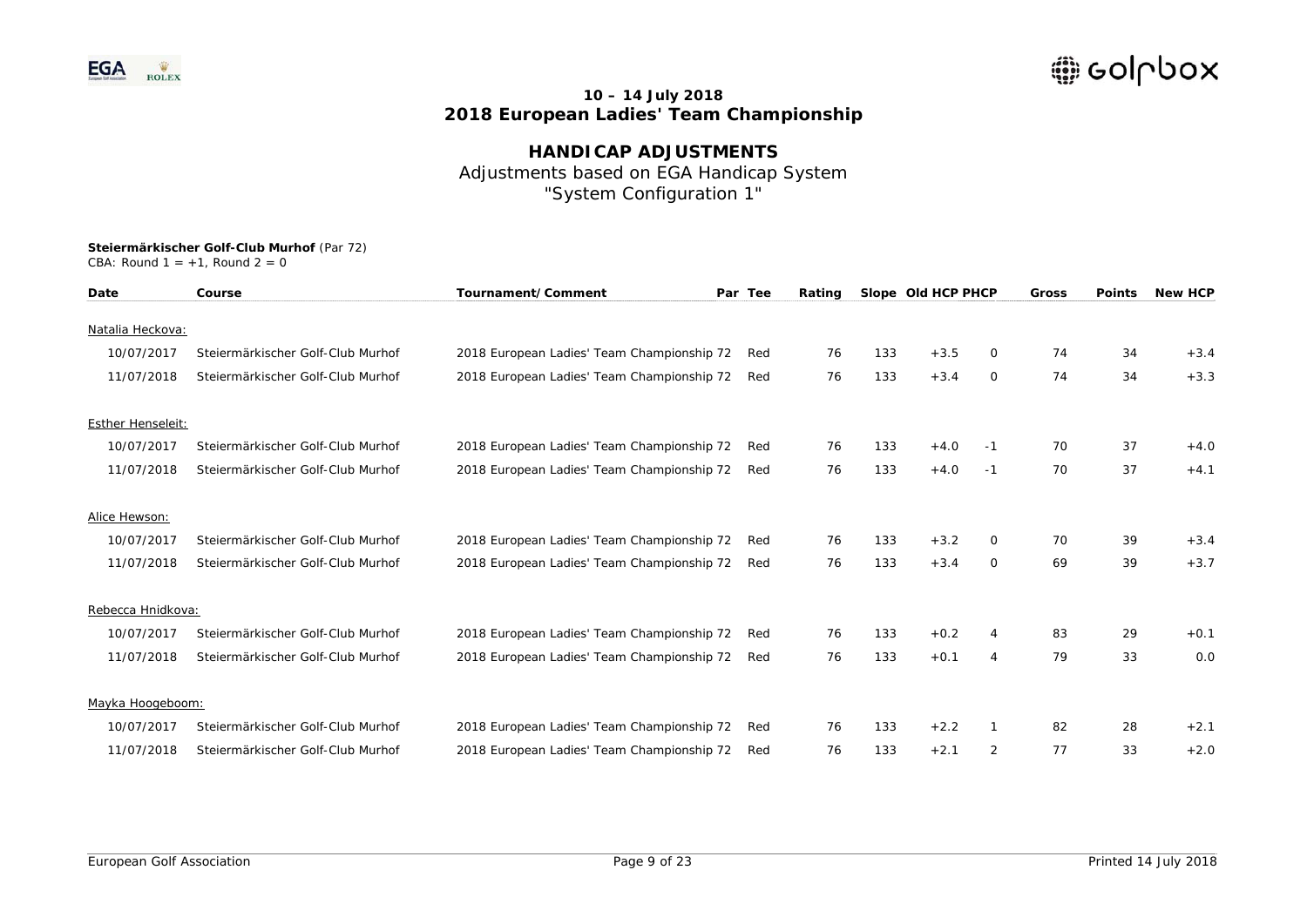

**HANDICAP ADJUSTMENTS**  Adjustments based on EGA Handicap System "System Configuration 1"

| Date                | Course                            | Tournament/Comment                         | Par Tee | Rating |     | Slope Old HCP PHCP |              | Gross | <b>Points</b> | <b>New HCP</b> |
|---------------------|-----------------------------------|--------------------------------------------|---------|--------|-----|--------------------|--------------|-------|---------------|----------------|
| Laila Hrindova:     |                                   |                                            |         |        |     |                    |              |       |               |                |
| 10/07/2017          | Steiermärkischer Golf-Club Murhof | 2018 European Ladies' Team Championship 72 | Red     | 76     | 133 | $+2.3$             |              | 70    | 39            | $+2.5$         |
| 11/07/2018          | Steiermärkischer Golf-Club Murhof | 2018 European Ladies' Team Championship 72 | Red     | 76     | 133 | $+2.5$             | $\mathbf{1}$ | 73    | 36            | $+2.5$         |
| Lily-May Humphreys: |                                   |                                            |         |        |     |                    |              |       |               |                |
| 10/07/2017          | Steiermärkischer Golf-Club Murhof | 2018 European Ladies' Team Championship 72 | Red     | 76     | 133 | $+4.8$             | $-2$         | 74    | 32            | $+4.7$         |
| 11/07/2018          | Steiermärkischer Golf-Club Murhof | 2018 European Ladies' Team Championship 72 | Red     | 76     | 133 | $+4.7$             | $-2$         | 75    | 31            | $+4.6$         |
| Connie Jaffrey:     |                                   |                                            |         |        |     |                    |              |       |               |                |
| 10/07/2017          | Steiermärkischer Golf-Club Murhof | 2018 European Ladies' Team Championship 72 | Red     | 76     | 133 | $+3.2$             | 0            | 72    | 36            | $+3.2$         |
| 11/07/2018          | Steiermärkischer Golf-Club Murhof | 2018 European Ladies' Team Championship 72 | Red     | 76     | 133 | $+3.2$             | 0            | 75    | 33            | $+3.1$         |
| Lara Jecnik:        |                                   |                                            |         |        |     |                    |              |       |               |                |
| 10/07/2017          | Steiermärkischer Golf-Club Murhof | 2018 European Ladies' Team Championship 72 | Red     | 76     | 133 | $+0.8$             | 3            | 71    | 40            | $+1.1$         |
| 11/07/2018          | Steiermärkischer Golf-Club Murhof | 2018 European Ladies' Team Championship 72 | Red     | 76     | 133 | $+1.1$             | 3            | 81    | 30            | $+1.0$         |
| Frida Kinhult:      |                                   |                                            |         |        |     |                    |              |       |               |                |
| 10/07/2017          | Steiermärkischer Golf-Club Murhof | 2018 European Ladies' Team Championship 72 | Red     | 76     | 133 | $+4.6$             | -1           | 66    | 41            | $+5.0$         |
| 11/07/2018          | Steiermärkischer Golf-Club Murhof | 2018 European Ladies' Team Championship 72 | Red     | 76     | 133 | $+5.0$             | $-2$         | 64    | 42            | $+5.6$         |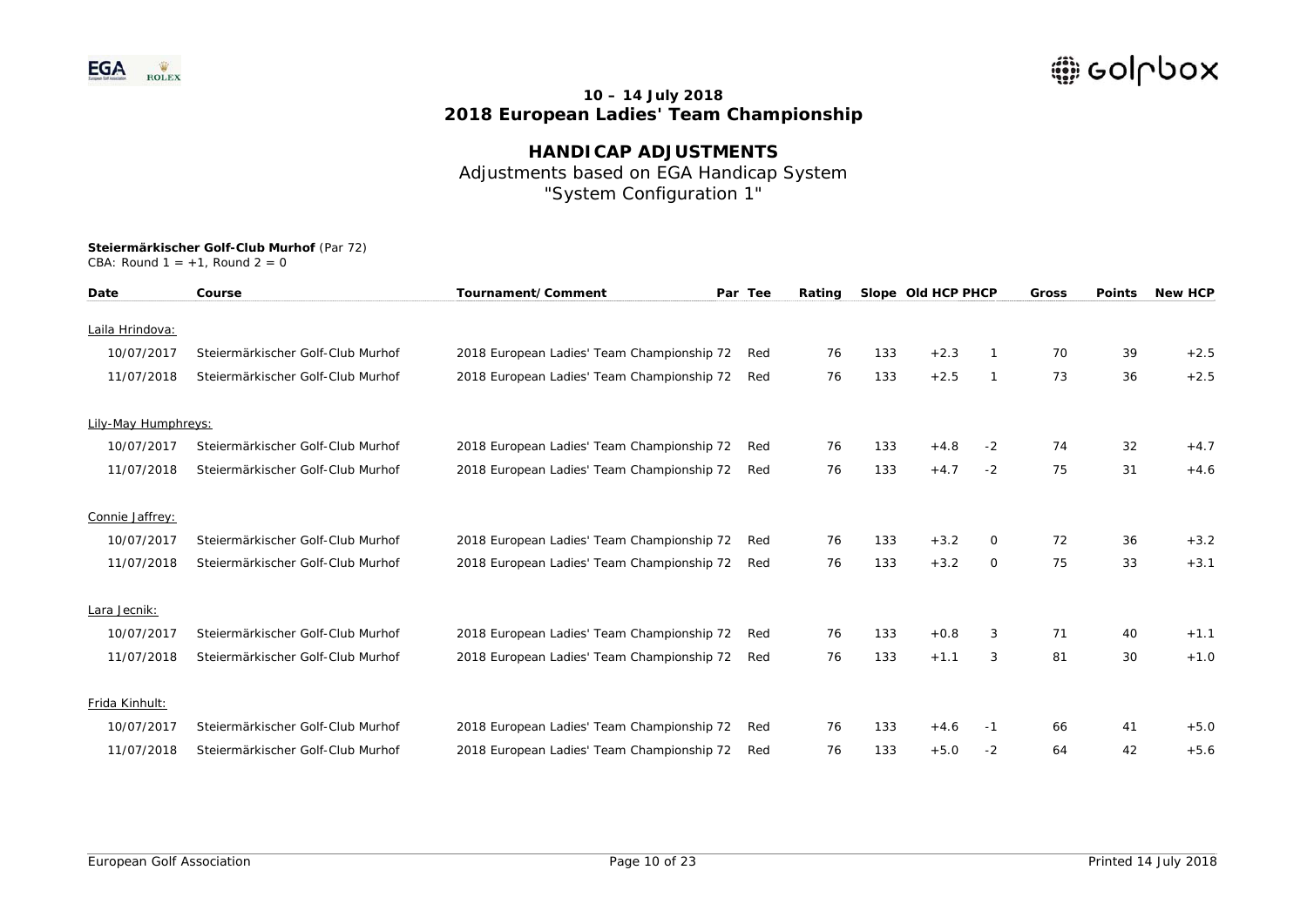

**HANDICAP ADJUSTMENTS**  Adjustments based on EGA Handicap System "System Configuration 1"

| Date            | Course                            | Tournament/Comment                         | Par Tee | Rating |     | Slope Old HCP PHCP |                | Gross | <b>Points</b> | <b>New HCP</b> |
|-----------------|-----------------------------------|--------------------------------------------|---------|--------|-----|--------------------|----------------|-------|---------------|----------------|
| Sara Kjellker:  |                                   |                                            |         |        |     |                    |                |       |               |                |
| 10/07/2017      | Steiermärkischer Golf-Club Murhof | 2018 European Ladies' Team Championship 72 | Red     | 76     | 133 | $+2.5$             |                | 71    | 38            | $+2.6$         |
| 11/07/2018      | Steiermärkischer Golf-Club Murhof | 2018 European Ladies' Team Championship 72 | Red     | 76     | 133 | $+2.6$             |                | 75    | 34            | $+2.5$         |
| Lea Klimentova: |                                   |                                            |         |        |     |                    |                |       |               |                |
| 10/07/2017      | Steiermärkischer Golf-Club Murhof | 2018 European Ladies' Team Championship 72 | Red     | 76     | 133 | $+1.7$             | 2              | 79    | 32            | $+1.6$         |
| 11/07/2018      | Steiermärkischer Golf-Club Murhof | 2018 European Ladies' Team Championship 72 | Red     | 76     | 133 | $+1.6$             | 2              | 77    | 33            | $+1.5$         |
| Vanessa Knecht: |                                   |                                            |         |        |     |                    |                |       |               |                |
| 10/07/2017      | Steiermärkischer Golf-Club Murhof | 2018 European Ladies' Team Championship 72 | Red     | 76     | 133 | $+2.9$             |                | 72    | 37            | $+2.9$         |
| 11/07/2018      | Steiermärkischer Golf-Club Murhof | 2018 European Ladies' Team Championship 72 | Red     | 76     | 133 | $+2.9$             |                | 69    | 40            | $+3.3$         |
| Sara Kouskova:  |                                   |                                            |         |        |     |                    |                |       |               |                |
| 10/07/2017      | Steiermärkischer Golf-Club Murhof | 2018 European Ladies' Team Championship 72 | Red     | 76     | 133 | $+3.5$             | $\Omega$       | 74    | 34            | $+3.4$         |
| 11/07/2018      | Steiermärkischer Golf-Club Murhof | 2018 European Ladies' Team Championship 72 | Red     | 76     | 133 | $+3.4$             | $\overline{0}$ | 71    | 37            | $+3.5$         |
| Aline Krauter:  |                                   |                                            |         |        |     |                    |                |       |               |                |
| 10/07/2017      | Steiermärkischer Golf-Club Murhof | 2018 European Ladies' Team Championship 72 | Red     | 76     | 133 | $+2.8$             |                | 72    | 37            | $+2.8$         |
| 11/07/2018      | Steiermärkischer Golf-Club Murhof | 2018 European Ladies' Team Championship 72 | Red     | 76     | 133 | $+2.8$             |                | 71    | 38            | $+3.0$         |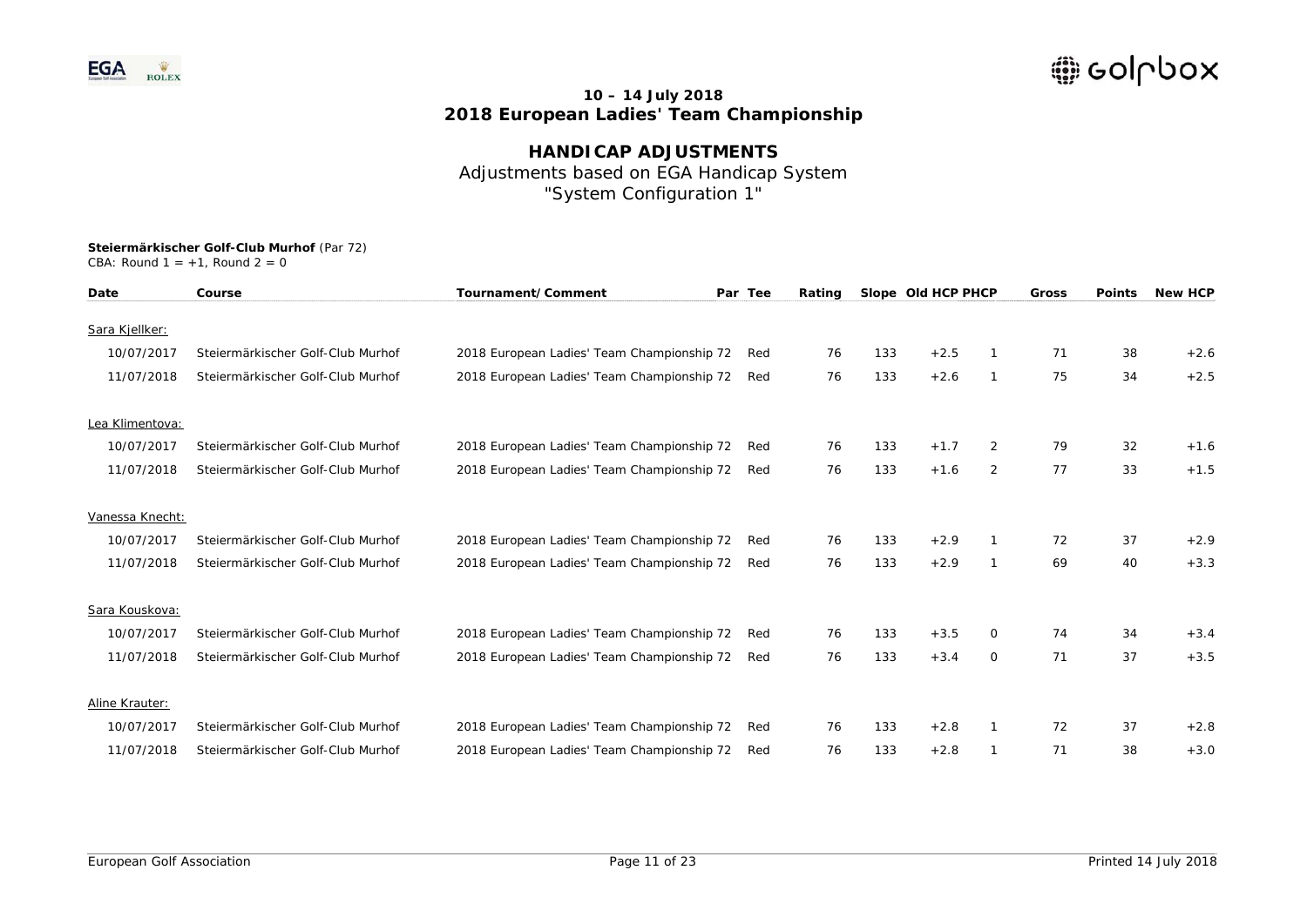

**HANDICAP ADJUSTMENTS**  Adjustments based on EGA Handicap System "System Configuration 1"

| Date                       | Course                            | Tournament/Comment                         | Par Tee | Rating |     | Slope Old HCP PHCP |                | <b>Gross</b> | <b>Points</b> | <b>New HCP</b> |
|----------------------------|-----------------------------------|--------------------------------------------|---------|--------|-----|--------------------|----------------|--------------|---------------|----------------|
| Ragnhildur Kristinsdottir: |                                   |                                            |         |        |     |                    |                |              |               |                |
| 10/07/2017                 | Steiermärkischer Golf-Club Murhof | 2018 European Ladies' Team Championship 72 | Red     | 76     | 133 | $+0.9$             | 3              | 75           | 36            | $+0.9$         |
| 11/07/2018                 | Steiermärkischer Golf-Club Murhof | 2018 European Ladies' Team Championship 72 | Red     | 76     | 133 | $+0.9$             | 3              | 76           | 35            | $+0.9$         |
|                            |                                   |                                            |         |        |     |                    |                |              |               |                |
| Karina Kukkonen:           |                                   |                                            |         |        |     |                    |                |              |               |                |
| 10/07/2017                 | Steiermärkischer Golf-Club Murhof | 2018 European Ladies' Team Championship 72 | Red     | 76     | 133 | $+1.6$             | 2              | 77           | 33            | $+1.5$         |
| 11/07/2018                 | Steiermärkischer Golf-Club Murhof | 2018 European Ladies' Team Championship 72 | Red     | 76     | 133 | $+1.5$             | $\overline{2}$ | 69           | 41            | $+2.0$         |
|                            |                                   |                                            |         |        |     |                    |                |              |               |                |
| Agathe Laisne:             |                                   |                                            |         |        |     |                    |                |              |               |                |
| 10/07/2017                 | Steiermärkischer Golf-Club Murhof | 2018 European Ladies' Team Championship 72 | Red     | 76     | 133 | $+3.0$             | 0              | 68           | 40            | $+3.3$         |
| 11/07/2018                 | Steiermärkischer Golf-Club Murhof | 2018 European Ladies' Team Championship 72 | Red     | 76     | 133 | $+3.3$             | $\circ$        | 70           | 38            | $+3.5$         |
|                            |                                   |                                            |         |        |     |                    |                |              |               |                |
| Sophie Lamb:               |                                   |                                            |         |        |     |                    |                |              |               |                |
| 10/07/2017                 | Steiermärkischer Golf-Club Murhof | 2018 European Ladies' Team Championship 72 | Red     | 76     | 133 | $+4.2$             | $-1$           | 69           | 38            | $+4.3$         |
| 11/07/2018                 | Steiermärkischer Golf-Club Murhof | 2018 European Ladies' Team Championship 72 | Red     | 76     | 133 | $+4.3$             | $-1$           | 71           | 36            | $+4.3$         |
|                            |                                   |                                            |         |        |     |                    |                |              |               |                |
| Amanda Linner:             |                                   |                                            |         |        |     |                    |                |              |               |                |
| 10/07/2017                 | Steiermärkischer Golf-Club Murhof | 2018 European Ladies' Team Championship 72 | Red     | 76     | 133 | $+4.6$             | $-1$           | 75           | 32            | $+4.5$         |
| 11/07/2018                 | Steiermärkischer Golf-Club Murhof | 2018 European Ladies' Team Championship 72 | Red     | 76     | 133 | $+4.5$             | $-1$           | 73           | 34            | $+4.4$         |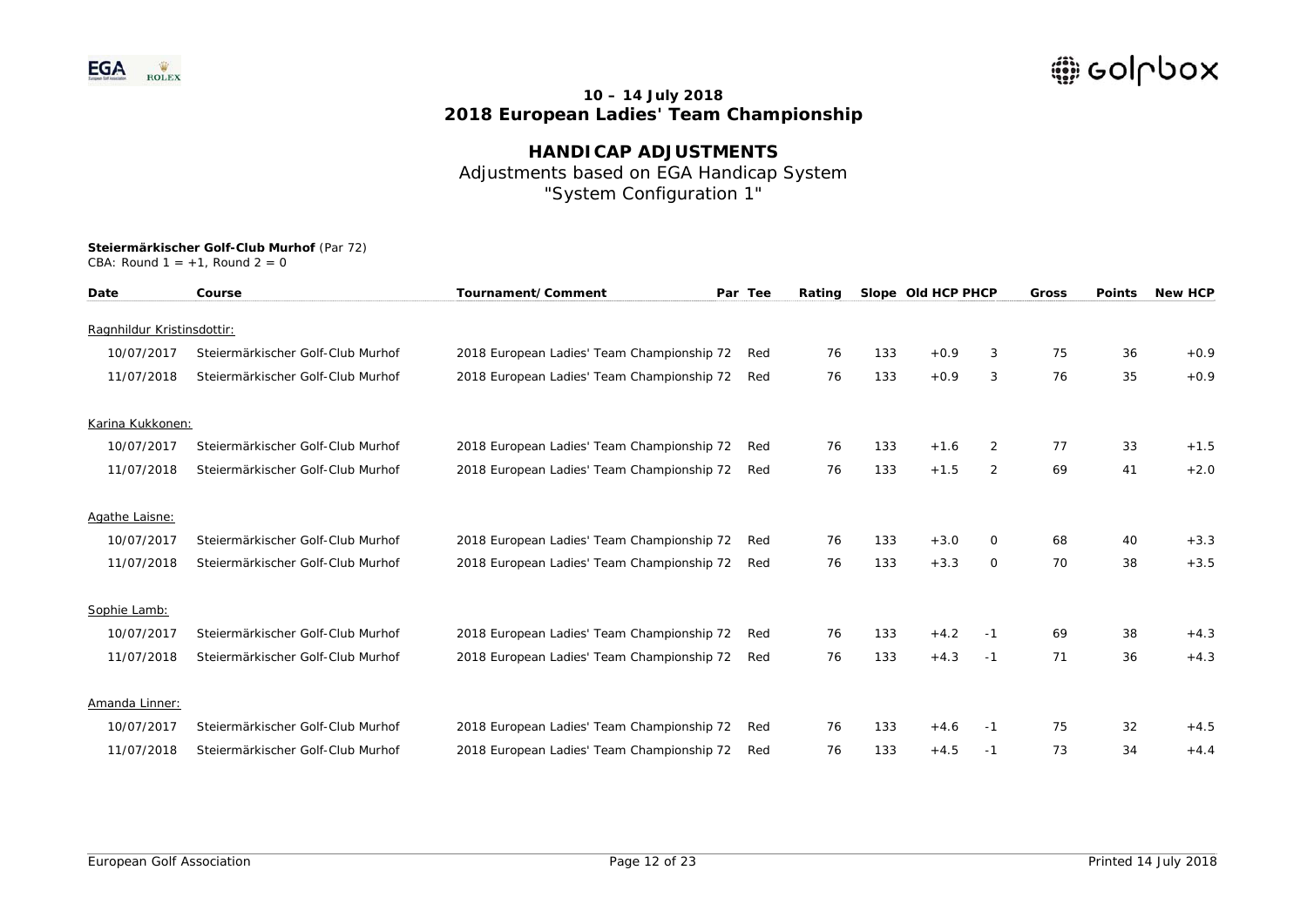

**HANDICAP ADJUSTMENTS**  Adjustments based on EGA Handicap System "System Configuration 1"

| Date               | Course                            | Tournament/Comment                         | Par Tee | Rating |     | Slope Old HCP PHCP |                | Gross | <b>Points</b> | <b>New HCP</b> |
|--------------------|-----------------------------------|--------------------------------------------|---------|--------|-----|--------------------|----------------|-------|---------------|----------------|
| Roberta Liti:      |                                   |                                            |         |        |     |                    |                |       |               |                |
| 10/07/2017         | Steiermärkischer Golf-Club Murhof | 2018 European Ladies' Team Championship 72 | Red     | 76     | 133 | $+1.9$             | 2              | 70    | 40            | $+2.2$         |
| 11/07/2018         | Steiermärkischer Golf-Club Murhof | 2018 European Ladies' Team Championship 72 | Red     | 76     | 133 | $+2.2$             | $\mathbf{1}$   | 70    | 39            | $+2.5$         |
| Clarisse Louis:    |                                   |                                            |         |        |     |                    |                |       |               |                |
| 10/07/2017         | Steiermärkischer Golf-Club Murhof | 2018 European Ladies' Team Championship 72 | Red     | 76     | 133 | $+2.7$             |                | 72    | 37            | $+2.7$         |
| 11/07/2018         | Steiermärkischer Golf-Club Murhof | 2018 European Ladies' Team Championship 72 | Red     | 76     | 133 | $+2.7$             | $\mathbf{1}$   | 69    | 40            | $+3.1$         |
| Marie Lunackova:   |                                   |                                            |         |        |     |                    |                |       |               |                |
| 10/07/2017         | Steiermärkischer Golf-Club Murhof | 2018 European Ladies' Team Championship 72 | Red     | 76     | 133 | $+2.6$             |                | 77    | 32            | $+2.5$         |
| 11/07/2018         | Steiermärkischer Golf-Club Murhof | 2018 European Ladies' Team Championship 72 | Red     | 76     | 133 | $+2.5$             | $\mathbf{1}$   | 71    | 38            | $+2.7$         |
| Marie Lund-Hansen: |                                   |                                            |         |        |     |                    |                |       |               |                |
| 10/07/2017         | Steiermärkischer Golf-Club Murhof | 2018 European Ladies' Team Championship 72 | Red     | 76     | 133 | $+2.0$             | $\overline{2}$ | 73    | 37            | $+2.0$         |
| 11/07/2018         | Steiermärkischer Golf-Club Murhof | 2018 European Ladies' Team Championship 72 | Red     | 76     | 133 | $+2.0$             | $\overline{2}$ | 69    | 41            | $+2.5$         |
| Polly Mack:        |                                   |                                            |         |        |     |                    |                |       |               |                |
| 10/07/2017         | Steiermärkischer Golf-Club Murhof | 2018 European Ladies' Team Championship 72 | Red     | 76     | 133 | $+3.6$             | 0              | 71    | 37            | $+3.6$         |
| 11/07/2018         | Steiermärkischer Golf-Club Murhof | 2018 European Ladies' Team Championship 72 | Red     | 76     | 133 | $+3.6$             | 0              | 72    | 36            | $+3.6$         |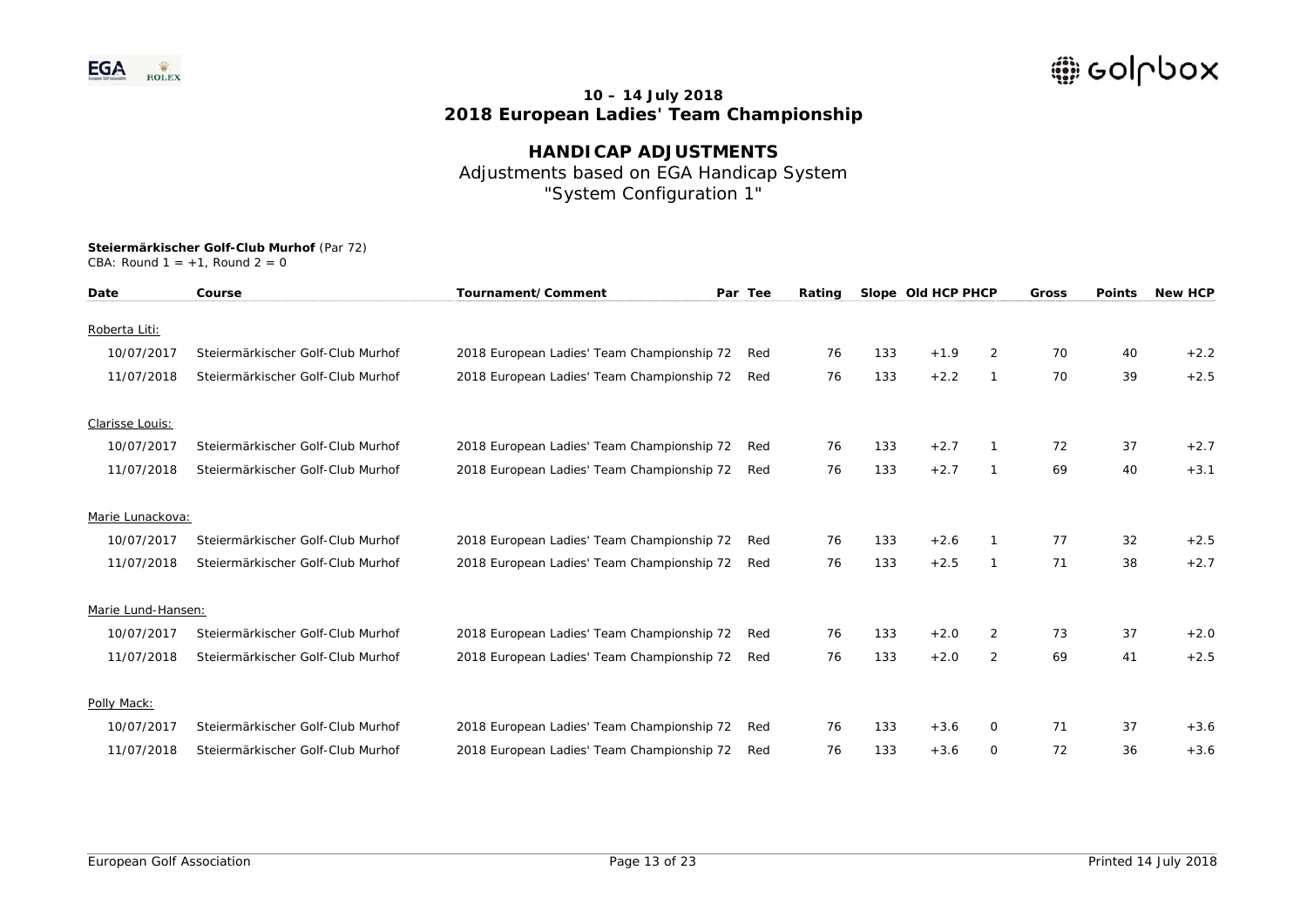

**HANDICAP ADJUSTMENTS**  Adjustments based on EGA Handicap System "System Configuration 1"

| Date                | Course                            | Tournament/Comment                         | Par Tee | Rating |     | Slope Old HCP PHCP |                | Gross | <b>Points</b> | <b>New HCP</b> |
|---------------------|-----------------------------------|--------------------------------------------|---------|--------|-----|--------------------|----------------|-------|---------------|----------------|
| Celine Manche:      |                                   |                                            |         |        |     |                    |                |       |               |                |
| 10/07/2017          | Steiermärkischer Golf-Club Murhof | 2018 European Ladies' Team Championship 72 | Red     | 76     | 133 | $+2.1$             | $\overline{2}$ | 74    | 37            | $+2.1$         |
| 11/07/2018          | Steiermärkischer Golf-Club Murhof | 2018 European Ladies' Team Championship 72 | Red     | 76     | 133 | $+2.1$             | 2              | 76    | 34            | $+2.0$         |
| Clara Manzalini:    |                                   |                                            |         |        |     |                    |                |       |               |                |
| 10/07/2017          | Steiermärkischer Golf-Club Murhof | 2018 European Ladies' Team Championship 72 | Red     | 76     | 133 | $+4.4$             | -1             | 71    | 36            | $+4.4$         |
| 11/07/2018          | Steiermärkischer Golf-Club Murhof | 2018 European Ladies' Team Championship 72 | Red     | 76     | 133 | $+4.4$             | $-1$           | 74    | 33            | $+4.3$         |
| Mairead Martin:     |                                   |                                            |         |        |     |                    |                |       |               |                |
| 10/07/2017          | Steiermärkischer Golf-Club Murhof | 2018 European Ladies' Team Championship 72 | Red     | 76     | 133 | $+2.0$             | $\overline{2}$ | 79    | 31            | $+1.9$         |
| 11/07/2018          | Steiermärkischer Golf-Club Murhof | 2018 European Ladies' Team Championship 72 | Red     | 76     | 133 | $+1.9$             | 2              | 75    | 35            | $+1.9$         |
| Hannah Mc Cook:     |                                   |                                            |         |        |     |                    |                |       |               |                |
| 10/07/2017          | Steiermärkischer Golf-Club Murhof | 2018 European Ladies' Team Championship 72 | Red     | 76     | 133 | $+4.0$             | $-1$           | 66    | 41            | $+4.4$         |
| 11/07/2018          | Steiermärkischer Golf-Club Murhof | 2018 European Ladies' Team Championship 72 | Red     | 76     | 133 | $+4.4$             | $-1$           | 73    | 34            | $+4.3$         |
| Shannon Mc William: |                                   |                                            |         |        |     |                    |                |       |               |                |
| 10/07/2017          | Steiermärkischer Golf-Club Murhof | 2018 European Ladies' Team Championship 72 | Red     | 76     | 133 | $+3.6$             | $\Omega$       | 69    | 39            | $+3.8$         |
| 11/07/2018          | Steiermärkischer Golf-Club Murhof | 2018 European Ladies' Team Championship 72 | Red     | 76     | 133 | $+3.8$             | $\Omega$       | 74    | 34            | $+3.7$         |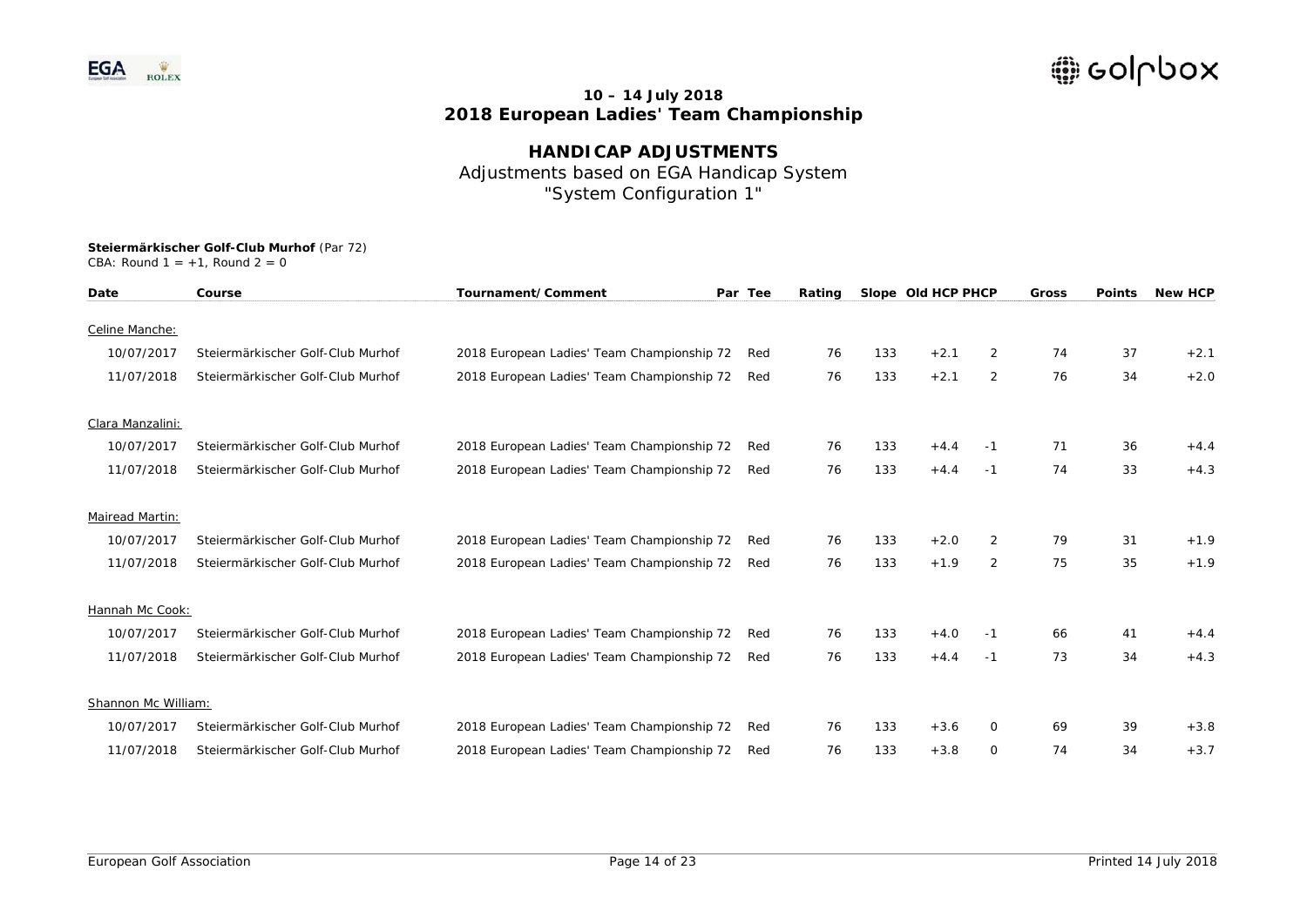

**HANDICAP ADJUSTMENTS**  Adjustments based on EGA Handicap System "System Configuration 1"

| Date             | Course                            | Tournament/Comment                         | Par Tee | Rating |     | Slope Old HCP PHCP |                | <b>Gross</b> | <b>Points</b> | <b>New HCP</b> |
|------------------|-----------------------------------|--------------------------------------------|---------|--------|-----|--------------------|----------------|--------------|---------------|----------------|
| Julie McCarthy:  |                                   |                                            |         |        |     |                    |                |              |               |                |
| 10/07/2017       | Steiermärkischer Golf-Club Murhof | 2018 European Ladies' Team Championship 72 | Red     | 76     | 133 | $+1.6$             | 2              | 76           | 34            | $+1.5$         |
| 11/07/2018       | Steiermärkischer Golf-Club Murhof | 2018 European Ladies' Team Championship 72 | Red     | 76     | 133 | $+1.5$             | $\overline{2}$ | 75           | 35            | $+1.5$         |
| Romy Meekers:    |                                   |                                            |         |        |     |                    |                |              |               |                |
| 10/07/2017       | Steiermärkischer Golf-Club Murhof | 2018 European Ladies' Team Championship 72 | Red     | 76     | 133 | $+4.5$             | -1             | 76           | 33            | $+4.4$         |
| 11/07/2018       | Steiermärkischer Golf-Club Murhof | 2018 European Ladies' Team Championship 72 | Red     | 76     | 133 | $+4.4$             | $-1$           | 71           | 37            | $+4.5$         |
| Olivia Mehaffey: |                                   |                                            |         |        |     |                    |                |              |               |                |
| 10/07/2017       | Steiermärkischer Golf-Club Murhof | 2018 European Ladies' Team Championship 72 | Red     | 76     | 133 | $+5.2$             | $-2$           | 65           | 41            | $+5.6$         |
| 11/07/2018       | Steiermärkischer Golf-Club Murhof | 2018 European Ladies' Team Championship 72 | Red     | 76     | 133 | $+5.6$             | $-3$           | 66           | 39            | $+5.9$         |
| Azelia Meichtry: |                                   |                                            |         |        |     |                    |                |              |               |                |
| 10/07/2017       | Steiermärkischer Golf-Club Murhof | 2018 European Ladies' Team Championship 72 | Red     | 76     | 133 | $+1.9$             | 2              | 74           | 36            | $+1.9$         |
| 11/07/2018       | Steiermärkischer Golf-Club Murhof | 2018 European Ladies' Team Championship 72 | Red     | 76     | 133 | $+1.9$             | $\overline{2}$ | 76           | 34            | $+1.8$         |
| Tereza Melecka:  |                                   |                                            |         |        |     |                    |                |              |               |                |
| 10/07/2017       | Steiermärkischer Golf-Club Murhof | 2018 European Ladies' Team Championship 72 | Red     | 76     | 133 | $+4.1$             | -1             | 73           | 34            | $+4.0$         |
| 11/07/2018       | Steiermärkischer Golf-Club Murhof | 2018 European Ladies' Team Championship 72 | Red     | 76     | 133 | $+4.0$             | $-1$           | 76           | 31            | $+3.9$         |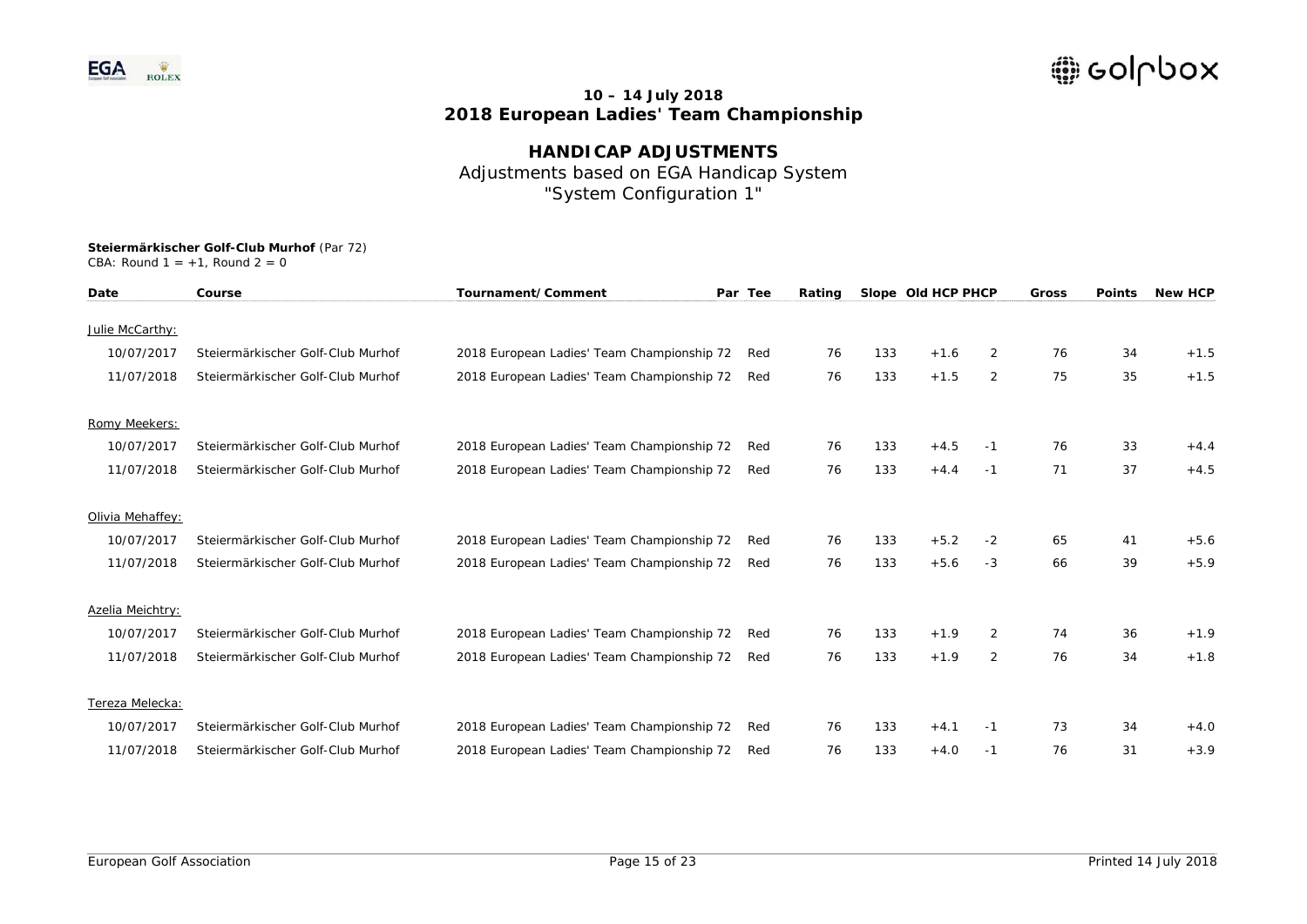

**HANDICAP ADJUSTMENTS**  Adjustments based on EGA Handicap System "System Configuration 1"

| Date                 | Course                            | Tournament/Comment                         | Par Tee | Rating |     | Slope Old HCP PHCP |      | Gross | <b>Points</b> | <b>New HCP</b> |
|----------------------|-----------------------------------|--------------------------------------------|---------|--------|-----|--------------------|------|-------|---------------|----------------|
| Jana Melichova:      |                                   |                                            |         |        |     |                    |      |       |               |                |
| 10/07/2017           | Steiermärkischer Golf-Club Murhof | 2018 European Ladies' Team Championship 72 | Red     | 76     | 133 | $+3.3$             | 0    | 73    | 35            | $+3.2$         |
| 11/07/2018           | Steiermärkischer Golf-Club Murhof | 2018 European Ladies' Team Championship 72 | Red     | 76     | 133 | $+3.2$             | 0    | 75    | 33            | $+3.1$         |
| Hana Mirnik:         |                                   |                                            |         |        |     |                    |      |       |               |                |
| 10/07/2017           | Steiermärkischer Golf-Club Murhof | 2018 European Ladies' Team Championship 72 | Red     | 76     | 133 | $+0.1$             | 4    | 79    | 33            | 0.0            |
| 11/07/2018           | Steiermärkischer Golf-Club Murhof | 2018 European Ladies' Team Championship 72 | Red     | 76     | 133 | 0.0                | 4    | 74    | 38            | $+0.2$         |
| Elena Moosmann:      |                                   |                                            |         |        |     |                    |      |       |               |                |
| 10/07/2017           | Steiermärkischer Golf-Club Murhof | 2018 European Ladies' Team Championship 72 | Red     | 76     | 133 | $+4.6$             | -1   | 75    | 32            | $+4.5$         |
| 11/07/2018           | Steiermärkischer Golf-Club Murhof | 2018 European Ladies' Team Championship 72 | Red     | 76     | 133 | $+4.5$             | $-1$ | 75    | 32            | $+4.4$         |
| Angelica Moresco:    |                                   |                                            |         |        |     |                    |      |       |               |                |
| 10/07/2017           | Steiermärkischer Golf-Club Murhof | 2018 European Ladies' Team Championship 72 | Red     | 76     | 133 | $+3.1$             | 0    | 71    | 37            | $+3.1$         |
| 11/07/2018           | Steiermärkischer Golf-Club Murhof | 2018 European Ladies' Team Championship 72 | Red     | 76     | 133 | $+3.1$             | 0    | 76    | 32            | $+3.0$         |
| Katharina Mühlbauer: |                                   |                                            |         |        |     |                    |      |       |               |                |
| 10/07/2017           | Steiermärkischer Golf-Club Murhof | 2018 European Ladies' Team Championship 72 | Red     | 76     | 133 | $+2.6$             | 1    | 75    | 34            | $+2.5$         |
| 11/07/2018           | Steiermärkischer Golf-Club Murhof | 2018 European Ladies' Team Championship 72 | Red     | 76     | 133 | $+2.5$             |      | 72    | 37            | $+2.6$         |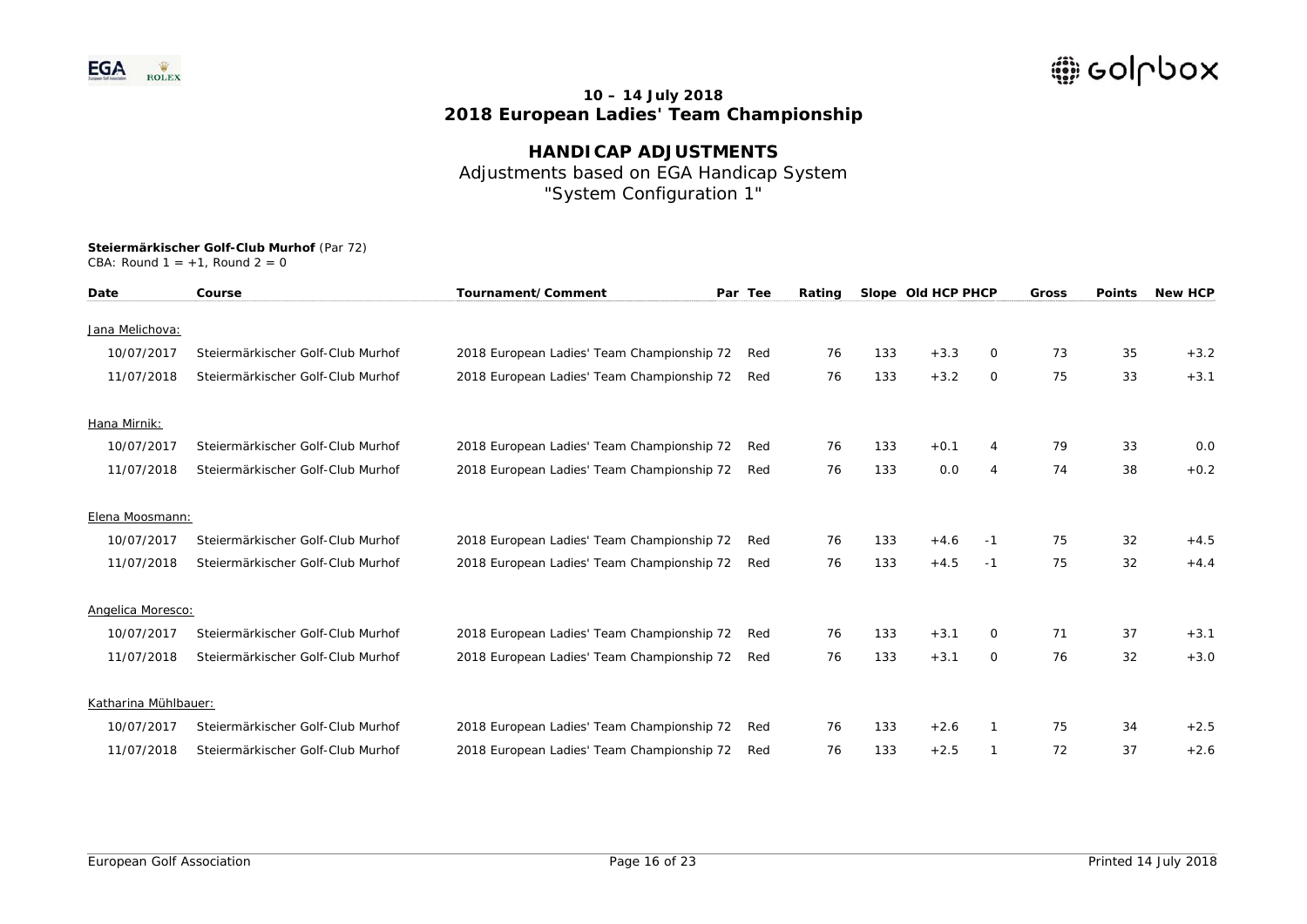

**HANDICAP ADJUSTMENTS**  Adjustments based on EGA Handicap System "System Configuration 1"

| Date                     | Course                            | Tournament/Comment                         | Par Tee | Rating |     | Slope Old HCP PHCP |                | <b>Gross</b> | <b>Points</b> | <b>New HCP</b> |
|--------------------------|-----------------------------------|--------------------------------------------|---------|--------|-----|--------------------|----------------|--------------|---------------|----------------|
| Sofie Kibsgaard Nielsen: |                                   |                                            |         |        |     |                    |                |              |               |                |
| 10/07/2017               | Steiermärkischer Golf-Club Murhof | 2018 European Ladies' Team Championship 72 | Red     | 76     | 133 | $+3.9$             | -1             | 67           | 40            | $+4.2$         |
| 11/07/2018               | Steiermärkischer Golf-Club Murhof | 2018 European Ladies' Team Championship 72 | Red     | 76     | 133 | $+4.2$             |                | 73           | 34            | $+4.1$         |
|                          |                                   |                                            |         |        |     |                    | $-1$           |              |               |                |
| Vida Obersnel:           |                                   |                                            |         |        |     |                    |                |              |               |                |
| 10/07/2017               | Steiermärkischer Golf-Club Murhof | 2018 European Ladies' Team Championship 72 | Red     | 76     | 133 | $+1.5$             | 2              | 74           | 36            | $+1.5$         |
| 11/07/2018               | Steiermärkischer Golf-Club Murhof | 2018 European Ladies' Team Championship 72 | Red     | 76     | 133 | $+1.5$             | $\overline{2}$ | 77           | 33            | $+1.4$         |
|                          |                                   |                                            |         |        |     |                    |                |              |               |                |
| Ainhoa Olarra:           |                                   |                                            |         |        |     |                    |                |              |               |                |
| 10/07/2017               | Steiermärkischer Golf-Club Murhof | 2018 European Ladies' Team Championship 72 | Red     | 76     | 133 | $+2.7$             |                | 69           | 40            | $+3.0$         |
| 11/07/2018               | Steiermärkischer Golf-Club Murhof | 2018 European Ladies' Team Championship 72 | Red     | 76     | 133 | $+3.0$             | $\circ$        | 68           | 40            | $+3.4$         |
|                          |                                   |                                            |         |        |     |                    |                |              |               |                |
| Petek Peker:             |                                   |                                            |         |        |     |                    |                |              |               |                |
| 10/07/2017               | Steiermärkischer Golf-Club Murhof | 2018 European Ladies' Team Championship 72 | Red     | 76     | 133 | 3.8                | 8              | 79           | 37            | 3.8            |
| 11/07/2018               | Steiermärkischer Golf-Club Murhof | 2018 European Ladies' Team Championship 72 | Red     | 76     | 133 | 3.8                | 8              | 77           | 39            | 3.5            |
|                          |                                   |                                            |         |        |     |                    |                |              |               |                |
| Camille Richelle:        |                                   |                                            |         |        |     |                    |                |              |               |                |
| 10/07/2017               | Steiermärkischer Golf-Club Murhof | 2018 European Ladies' Team Championship 72 | Red     | 76     | 133 | $+0.9$             | 3              | 80           | 33            | $+0.8$         |
| 11/07/2018               | Steiermärkischer Golf-Club Murhof | 2018 European Ladies' Team Championship 72 | Red     | 76     | 133 | $+0.8$             | 3              | 83           | 30            | $+0.7$         |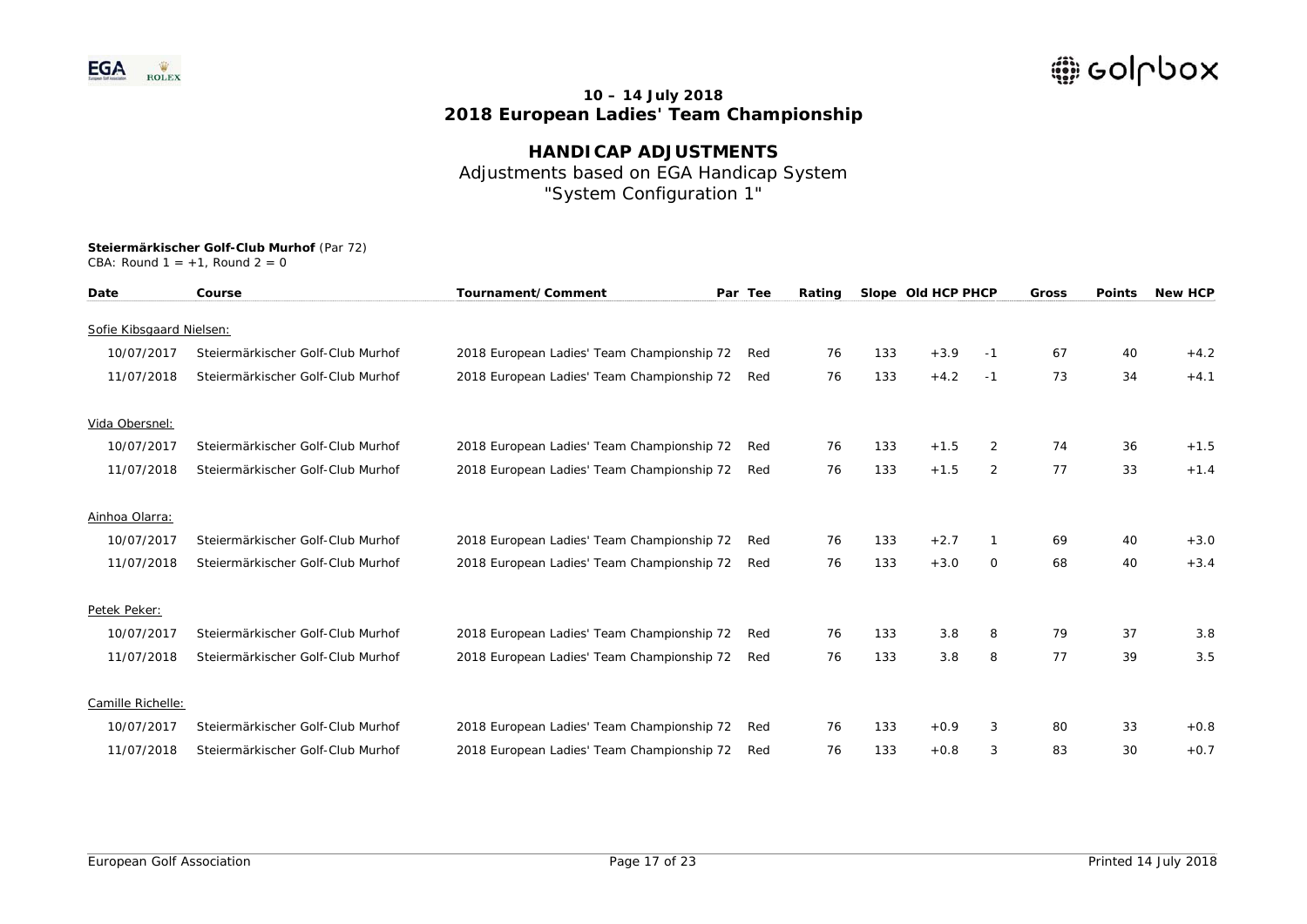

**HANDICAP ADJUSTMENTS**  Adjustments based on EGA Handicap System "System Configuration 1"

| Date                      | Course                            | Tournament/Comment                         | Par Tee | Rating |     | Slope Old HCP PHCP |                | Gross | <b>Points</b> | <b>New HCP</b> |
|---------------------------|-----------------------------------|--------------------------------------------|---------|--------|-----|--------------------|----------------|-------|---------------|----------------|
| Kiira Riihijärvi:         |                                   |                                            |         |        |     |                    |                |       |               |                |
| 10/07/2017                | Steiermärkischer Golf-Club Murhof | 2018 European Ladies' Team Championship 72 | Red     | 76     | 133 | $+1.9$             | 2              | 66    | 44            | $+2.6$         |
| 11/07/2018                | Steiermärkischer Golf-Club Murhof | 2018 European Ladies' Team Championship 72 | Red     | 76     | 133 | $+2.6$             | -1             | 68    | 41            | $+3.1$         |
| Pauline Roussin Bouchard: |                                   |                                            |         |        |     |                    |                |       |               |                |
| 10/07/2017                | Steiermärkischer Golf-Club Murhof | 2018 European Ladies' Team Championship 72 | Red     | 76     | 133 | $+3.6$             | 0              | 68    | 40            | $+3.9$         |
| 11/07/2018                | Steiermärkischer Golf-Club Murhof | 2018 European Ladies' Team Championship 72 | Red     | 76     | 133 | $+3.9$             | $-1$           | 70    | 37            | $+4.0$         |
| Janika Rüttimann:         |                                   |                                            |         |        |     |                    |                |       |               |                |
| 10/07/2017                | Steiermärkischer Golf-Club Murhof | 2018 European Ladies' Team Championship 72 | Red     | 76     | 133 | $+2.6$             |                | 72    | 37            | $+2.6$         |
| 11/07/2018                | Steiermärkischer Golf-Club Murhof | 2018 European Ladies' Team Championship 72 | Red     | 76     | 133 | $+2.6$             | -1             | 68    | 41            | $+3.1$         |
| Petra Salko:              |                                   |                                            |         |        |     |                    |                |       |               |                |
| 10/07/2017                | Steiermärkischer Golf-Club Murhof | 2018 European Ladies' Team Championship 72 | Red     | 76     | 133 | $+1.3$             | 2              | 74    | 36            | $+1.3$         |
| 11/07/2018                | Steiermärkischer Golf-Club Murhof | 2018 European Ladies' Team Championship 72 | Red     | 76     | 133 | $+1.3$             | 2              | 74    | 36            | $+1.3$         |
| Chloe Salort:             |                                   |                                            |         |        |     |                    |                |       |               |                |
| 10/07/2017                | Steiermärkischer Golf-Club Murhof | 2018 European Ladies' Team Championship 72 | Red     | 76     | 133 | $+2.0$             | $\overline{2}$ | 66    | 44            | $+2.7$         |
| 11/07/2018                | Steiermärkischer Golf-Club Murhof | 2018 European Ladies' Team Championship 72 | Red     | 76     | 133 | $+2.7$             |                | 74    | 35            | $+2.7$         |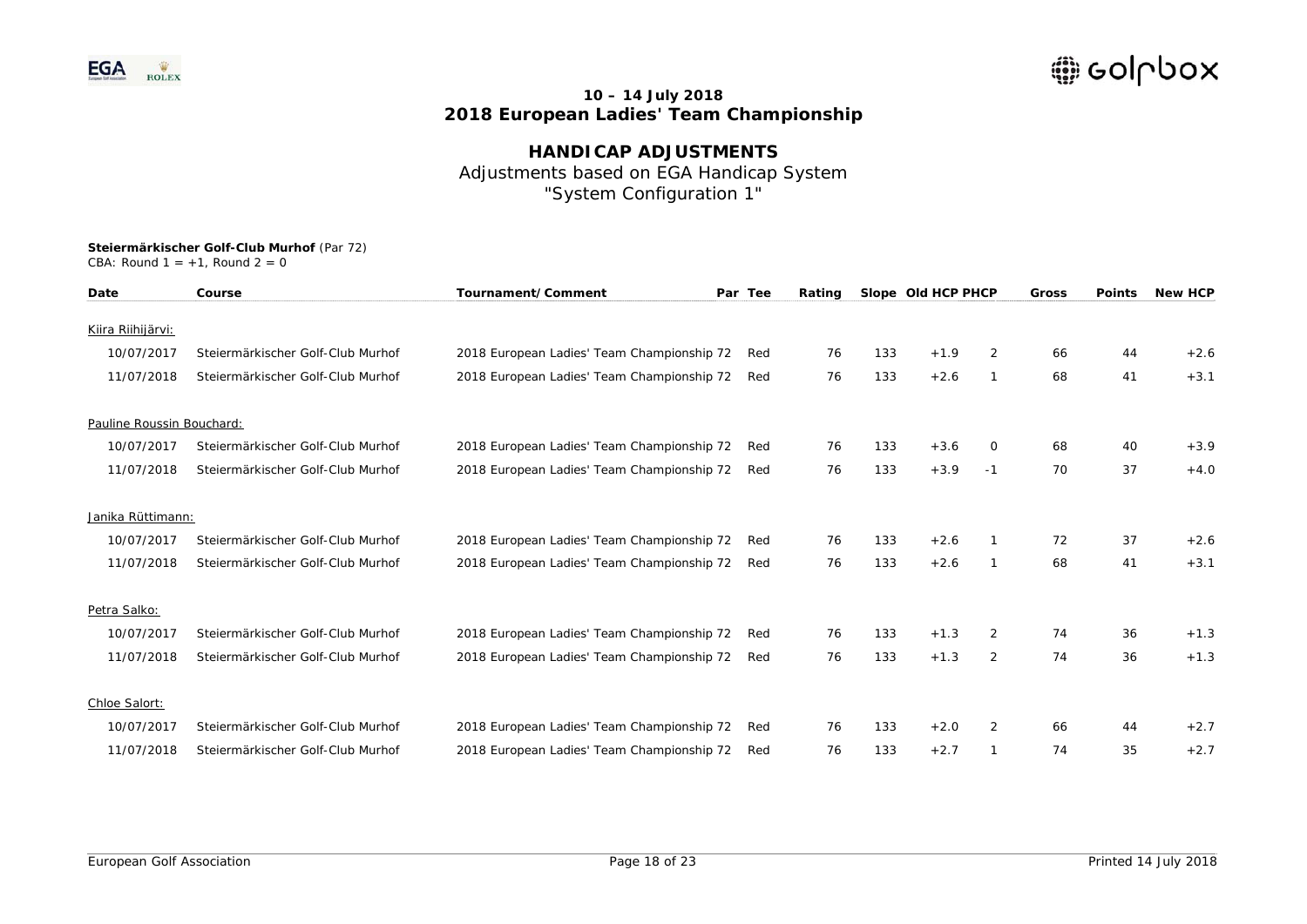

**HANDICAP ADJUSTMENTS**  Adjustments based on EGA Handicap System "System Configuration 1"

| Date                   | Course                            | Tournament/Comment                         | Par Tee | Rating |     | Slope Old HCP PHCP |                | <b>Gross</b> | <b>Points</b> | <b>New HCP</b> |
|------------------------|-----------------------------------|--------------------------------------------|---------|--------|-----|--------------------|----------------|--------------|---------------|----------------|
| Marta Perez Sanmartin: |                                   |                                            |         |        |     |                    |                |              |               |                |
| 10/07/2017             | Steiermärkischer Golf-Club Murhof | 2018 European Ladies' Team Championship 72 | Red     | 76     | 133 | $+3.9$             | -1             | 74           | 33            | $+3.8$         |
|                        |                                   |                                            |         |        |     |                    |                |              |               |                |
| 11/07/2018             | Steiermärkischer Golf-Club Murhof | 2018 European Ladies' Team Championship 72 | Red     | 76     | 133 | $+3.8$             | 0              | 66           | 42            | $+4.4$         |
| Paz Marfa Sans:        |                                   |                                            |         |        |     |                    |                |              |               |                |
| 10/07/2017             | Steiermärkischer Golf-Club Murhof | 2018 European Ladies' Team Championship 72 | Red     | 76     | 133 | $+2.8$             |                | 74           | 35            | $+2.7$         |
| 11/07/2018             | Steiermärkischer Golf-Club Murhof | 2018 European Ladies' Team Championship 72 | Red     | 76     | 133 | $+2.7$             | $\mathbf{1}$   | 75           | 35            | $+2.7$         |
| Priscilla Schmid:      |                                   |                                            |         |        |     |                    |                |              |               |                |
| 10/07/2017             | Steiermärkischer Golf-Club Murhof | 2018 European Ladies' Team Championship 72 | Red     | 76     | 133 | $+2.2$             |                | 72           | 37            | $+2.2$         |
| 11/07/2018             | Steiermärkischer Golf-Club Murhof | 2018 European Ladies' Team Championship 72 | Red     | 76     | 133 | $+2.2$             | $\mathbf{1}$   | 75           | 34            | $+2.1$         |
| Jennifer Sepers:       |                                   |                                            |         |        |     |                    |                |              |               |                |
| 10/07/2017             | Steiermärkischer Golf-Club Murhof | 2018 European Ladies' Team Championship 72 | Red     | 76     | 133 | $+1.3$             | $\overline{2}$ | 75           | 35            | $+1.2$         |
|                        |                                   |                                            |         |        |     |                    |                |              |               |                |
| 11/07/2018             | Steiermärkischer Golf-Club Murhof | 2018 European Ladies' Team Championship 72 | Red     | 76     | 133 | $+1.2$             | 3              | 72           | 39            | $+1.5$         |
| Neza Siftar:           |                                   |                                            |         |        |     |                    |                |              |               |                |
| 10/07/2017             | Steiermärkischer Golf-Club Murhof | 2018 European Ladies' Team Championship 72 | Red     | 76     | 133 | 2.2                | $\overline{7}$ | 86           | 29            | 2.3            |
| 11/07/2018             | Steiermärkischer Golf-Club Murhof | 2018 European Ladies' Team Championship 72 | Red     | 76     | 133 | 2.3                | 7              | 80           | 35            | 2.3            |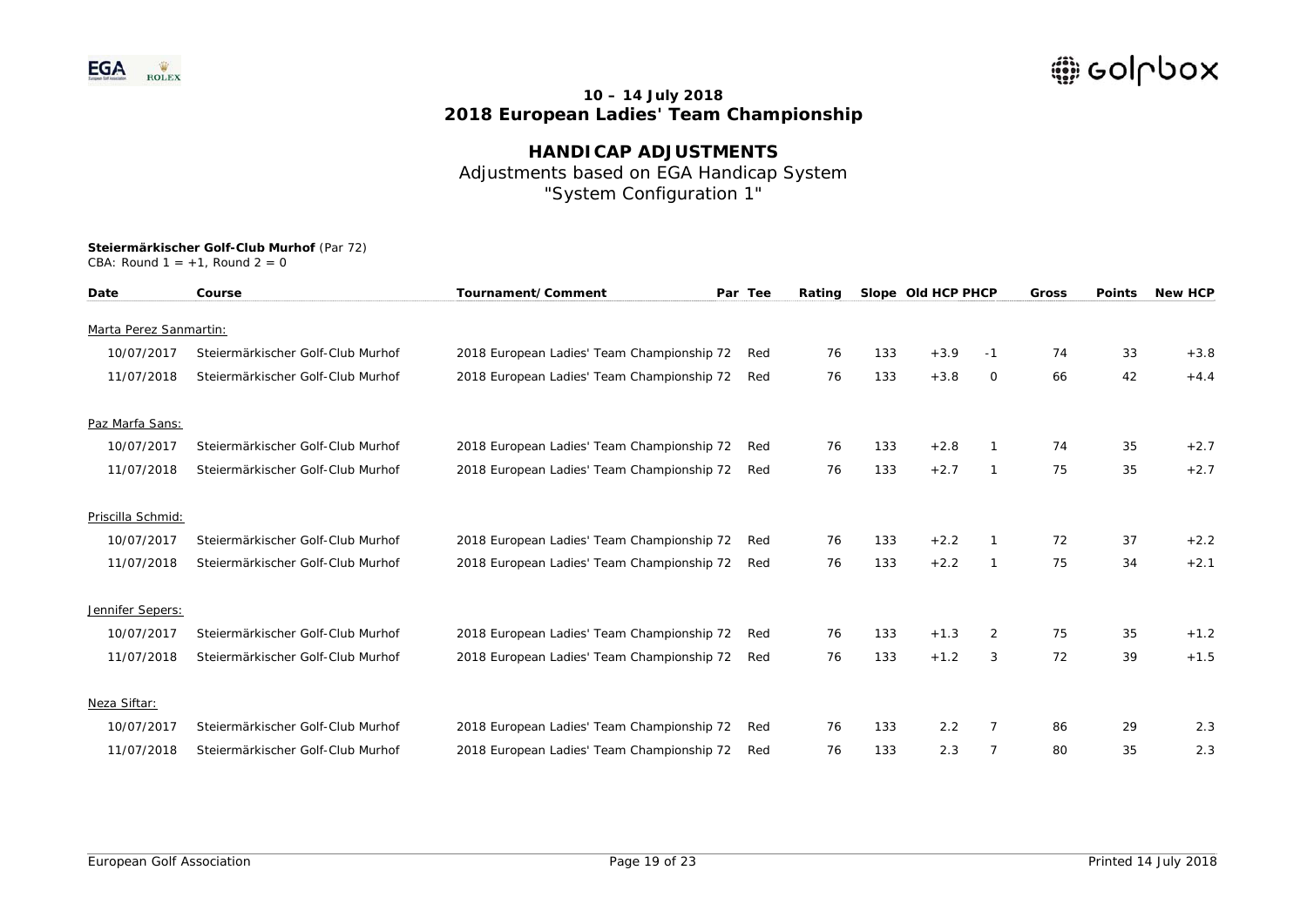

**HANDICAP ADJUSTMENTS**  Adjustments based on EGA Handicap System "System Configuration 1"

| Date                       | Course                            | Tournament/Comment                         | Par Tee | Rating |     | Slope Old HCP PHCP |      | Gross | <b>Points</b> | <b>New HCP</b> |
|----------------------------|-----------------------------------|--------------------------------------------|---------|--------|-----|--------------------|------|-------|---------------|----------------|
| Anna Solveig Snorradottir: |                                   |                                            |         |        |     |                    |      |       |               |                |
|                            |                                   |                                            |         |        |     |                    |      |       |               |                |
| 10/07/2017                 | Steiermärkischer Golf-Club Murhof | 2018 European Ladies' Team Championship 72 | Red     | 76     | 133 | 2.1                | 6    | 79    | 36            | 2.1            |
| 11/07/2018                 | Steiermärkischer Golf-Club Murhof | 2018 European Ladies' Team Championship 72 | Red     | 76     | 133 | 2.1                | 6    | 78    | 36            | 2.1            |
| Emma Spitz:                |                                   |                                            |         |        |     |                    |      |       |               |                |
| 10/07/2017                 | Steiermärkischer Golf-Club Murhof | 2018 European Ladies' Team Championship 72 | Red     | 76     | 133 | $+4.5$             | -1   | 71    | 36            | $+4.5$         |
| 11/07/2018                 | Steiermärkischer Golf-Club Murhof | 2018 European Ladies' Team Championship 72 | Red     | 76     | 133 | $+4.5$             | -1   | 70    | 37            | $+4.6$         |
| Maja Stark:                |                                   |                                            |         |        |     |                    |      |       |               |                |
| 10/07/2017                 | Steiermärkischer Golf-Club Murhof | 2018 European Ladies' Team Championship 72 | Red     | 76     | 133 | $+4.6$             | -1   | 71    | 36            | $+4.6$         |
| 11/07/2018                 | Steiermärkischer Golf-Club Murhof | 2018 European Ladies' Team Championship 72 | Red     | 76     | 133 | $+4.6$             | -1   | 74    | 33            | $+4.5$         |
| Puk Lyng Thomsen:          |                                   |                                            |         |        |     |                    |      |       |               |                |
| 10/07/2017                 | Steiermärkischer Golf-Club Murhof | 2018 European Ladies' Team Championship 72 | Red     | 76     | 133 | $+4.2$             | -1   | 76    | 31            | $+4.1$         |
| 11/07/2018                 | Steiermärkischer Golf-Club Murhof | 2018 European Ladies' Team Championship 72 | Red     | 76     | 133 | $+4.1$             | $-1$ | 79    | 28            | $+4.0$         |
| Selin Timur:               |                                   |                                            |         |        |     |                    |      |       |               |                |
| 10/07/2017                 | Steiermärkischer Golf-Club Murhof | 2018 European Ladies' Team Championship 72 | Red     | 76     | 133 | 0.6                | 5    | 70    | 43            | 0.0            |
| 11/07/2018                 | Steiermärkischer Golf-Club Murhof | 2018 European Ladies' Team Championship 72 | Red     | 76     | 133 | 0.0                | 4    | 77    | 35            | 0.0            |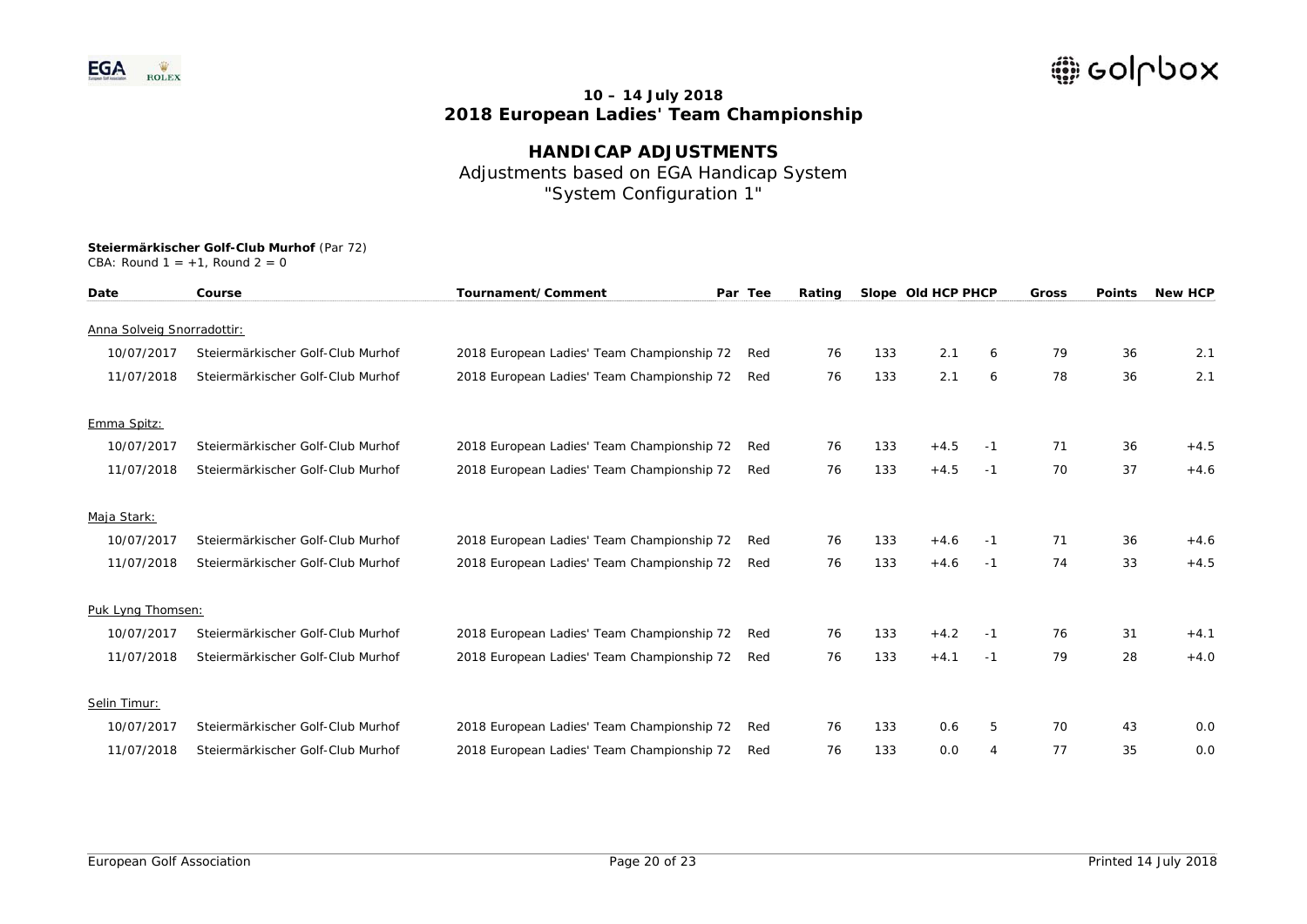

**HANDICAP ADJUSTMENTS**  Adjustments based on EGA Handicap System "System Configuration 1"

| Date                | Course                            | Tournament/Comment                         | Par Tee | Rating |     | Slope Old HCP PHCP |                | Gross | <b>Points</b> | <b>New HCP</b> |
|---------------------|-----------------------------------|--------------------------------------------|---------|--------|-----|--------------------|----------------|-------|---------------|----------------|
| Saga Traustadottir: |                                   |                                            |         |        |     |                    |                |       |               |                |
| 10/07/2017          | Steiermärkischer Golf-Club Murhof | 2018 European Ladies' Team Championship 72 | Red     | 76     | 133 | 0.9                | 5              | 78    | 35            | 1.0            |
| 11/07/2018          | Steiermärkischer Golf-Club Murhof | 2018 European Ladies' Team Championship 72 | Red     | 76     | 133 | 1.0                | 5              | 71    | 42            | 0.4            |
| Ana Pelaez Trivino: |                                   |                                            |         |        |     |                    |                |       |               |                |
| 10/07/2017          | Steiermärkischer Golf-Club Murhof | 2018 European Ladies' Team Championship 72 | Red     | 76     | 133 | $+3.4$             | 0              | 78    | 30            | $+3.3$         |
| 11/07/2018          | Steiermärkischer Golf-Club Murhof | 2018 European Ladies' Team Championship 72 | Red     | 76     | 133 | $+3.3$             | 0              | 73    | 35            | $+3.3$         |
| Emilia Tukiainen:   |                                   |                                            |         |        |     |                    |                |       |               |                |
| 10/07/2017          | Steiermärkischer Golf-Club Murhof | 2018 European Ladies' Team Championship 72 | Red     | 76     | 133 | $+1.5$             | $\overline{2}$ | 71    | 39            | $+1.7$         |
| 11/07/2018          | Steiermärkischer Golf-Club Murhof | 2018 European Ladies' Team Championship 72 | Red     | 76     | 133 | $+1.7$             | $\overline{2}$ | 71    | 39            | $+2.0$         |
| Julia Unterweger:   |                                   |                                            |         |        |     |                    |                |       |               |                |
| 10/07/2017          | Steiermärkischer Golf-Club Murhof | 2018 European Ladies' Team Championship 72 | Red     | 76     | 133 | $+2.3$             |                | 74    | 35            | $+2.2$         |
| 11/07/2018          | Steiermärkischer Golf-Club Murhof | 2018 European Ladies' Team Championship 72 | Red     | 76     | 133 | $+2.2$             | $\mathbf{1}$   | 75    | 34            | $+2.1$         |
| Elodie Van Dievoet: |                                   |                                            |         |        |     |                    |                |       |               |                |
| 10/07/2017          | Steiermärkischer Golf-Club Murhof | 2018 European Ladies' Team Championship 72 | Red     | 76     | 133 | $+2.3$             |                | 74    | 35            | $+2.2$         |
| 11/07/2018          | Steiermärkischer Golf-Club Murhof | 2018 European Ladies' Team Championship 72 | Red     | 76     | 133 | $+2.2$             |                | 79    | 30            | $+2.1$         |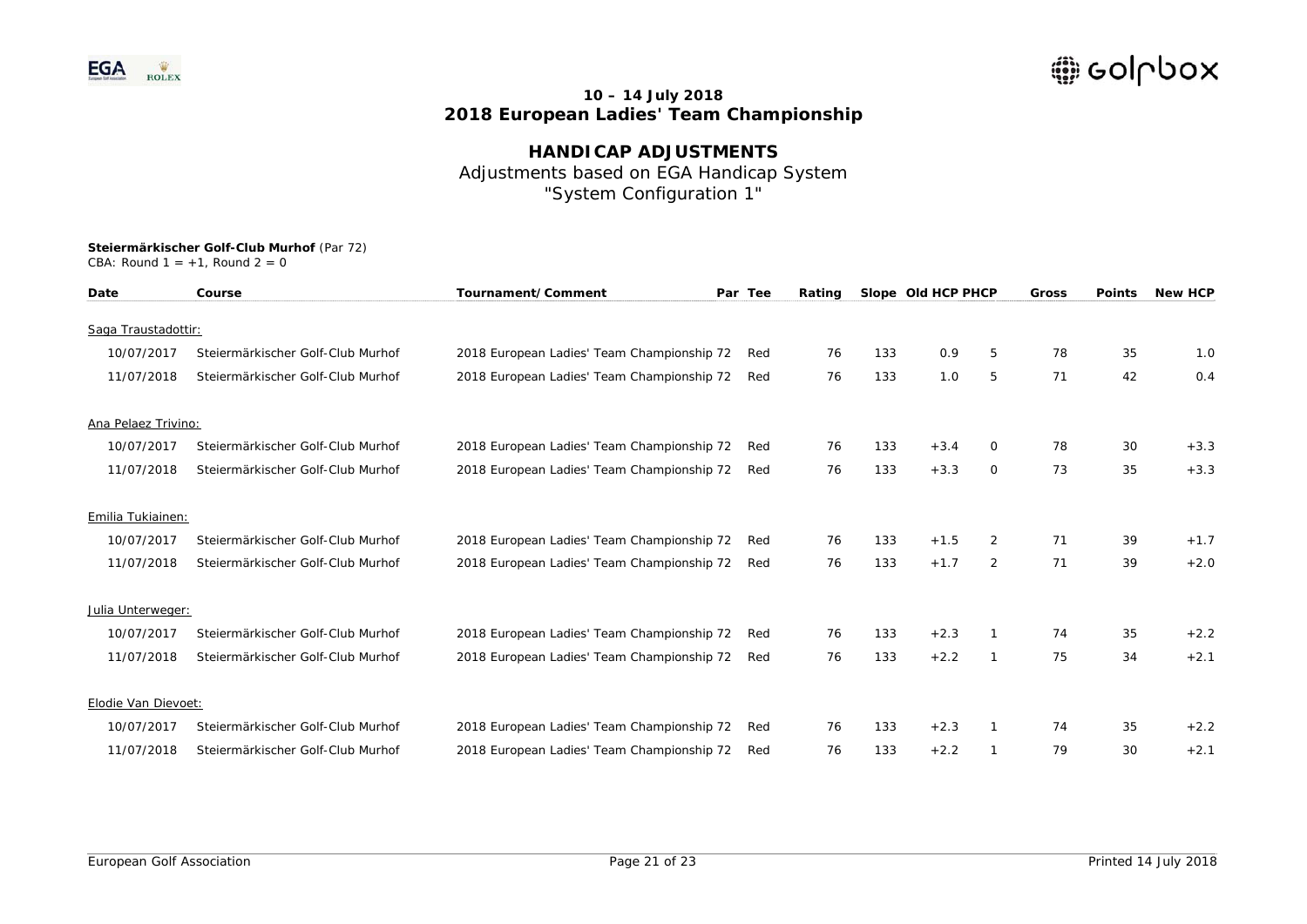

**HANDICAP ADJUSTMENTS**  Adjustments based on EGA Handicap System "System Configuration 1"

| Date                | Course                            | Tournament/Comment                         | Par Tee | Rating |     | Slope Old HCP PHCP |              | Gross | <b>Points</b> | <b>New HCP</b> |
|---------------------|-----------------------------------|--------------------------------------------|---------|--------|-----|--------------------|--------------|-------|---------------|----------------|
| Katerina Vlasinova: |                                   |                                            |         |        |     |                    |              |       |               |                |
|                     |                                   |                                            |         |        |     |                    |              |       |               |                |
| 10/07/2017          | Steiermärkischer Golf-Club Murhof | 2018 European Ladies' Team Championship 72 | Red     | 76     | 133 | $+3.2$             | 0            | 73    | 35            | $+3.1$         |
| 11/07/2018          | Steiermärkischer Golf-Club Murhof | 2018 European Ladies' Team Championship 72 | Red     | 76     | 133 | $+3.1$             | $\circ$      | 71    | 37            | $+3.2$         |
| Beatrice Wallin:    |                                   |                                            |         |        |     |                    |              |       |               |                |
| 10/07/2017          | Steiermärkischer Golf-Club Murhof | 2018 European Ladies' Team Championship 72 | Red     | 76     | 133 | $+3.9$             | $-1$         | 68    | 39            | $+4.1$         |
| 11/07/2018          | Steiermärkischer Golf-Club Murhof | 2018 European Ladies' Team Championship 72 | Red     | 76     | 133 | $+4.1$             | $-1$         | 74    | 33            | $+4.0$         |
| Lauren Walsh:       |                                   |                                            |         |        |     |                    |              |       |               |                |
| 10/07/2017          | Steiermärkischer Golf-Club Murhof | 2018 European Ladies' Team Championship 72 | Red     | 76     | 133 | $+1.1$             | 3            | 71    | 40            | $+1.4$         |
| 11/07/2018          | Steiermärkischer Golf-Club Murhof | 2018 European Ladies' Team Championship 72 | Red     | 76     | 133 | $+1.4$             | 2            | 71    | 39            | $+1.7$         |
| Dewi Weber:         |                                   |                                            |         |        |     |                    |              |       |               |                |
| 10/07/2017          |                                   |                                            |         |        |     |                    |              |       |               |                |
|                     | Steiermärkischer Golf-Club Murhof | 2018 European Ladies' Team Championship 72 | Red     | 76     | 133 | $+3.5$             | $\Omega$     | 70    | 38            | $+3.6$         |
| 11/07/2018          | Steiermärkischer Golf-Club Murhof | 2018 European Ladies' Team Championship 72 | Red     | 76     | 133 | $+3.6$             | $\circ$      | 69    | 39            | $+3.9$         |
| Annabel Wilson:     |                                   |                                            |         |        |     |                    |              |       |               |                |
| 10/07/2017          | Steiermärkischer Golf-Club Murhof | 2018 European Ladies' Team Championship 72 | Red     | 76     | 133 | $+3.7$             | $\mathbf{O}$ | 70    | 38            | $+3.8$         |
| 11/07/2018          | Steiermärkischer Golf-Club Murhof | 2018 European Ladies' Team Championship 72 | Red     | 76     | 133 | $+3.8$             | $\Omega$     | 72    | 36            | $+3.8$         |